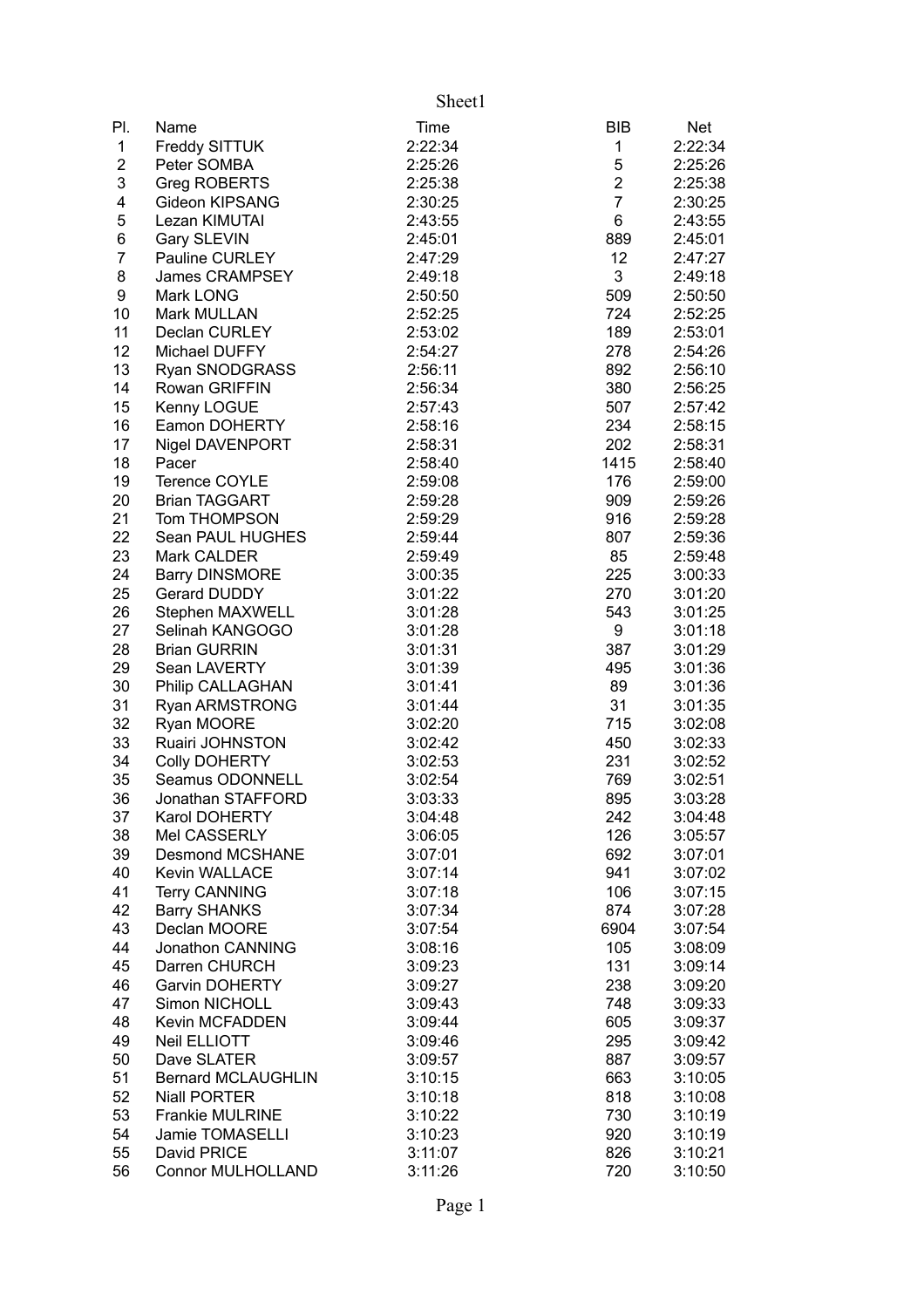|     |                         | Sheet1  |      |         |
|-----|-------------------------|---------|------|---------|
| 57  | lan DANTON              | 3:11:50 | 199  | 3:11:41 |
| 58  | David WOODS             | 3:11:54 | 956  | 3:11:49 |
| 59  | Patrick FITZPATRICK     | 3:12:02 | 316  | 3:11:56 |
| 60  | Dave SEXTON             | 3:12:22 | 873  | 3:12:20 |
| 61  | Rob STEWART             | 3:12:24 | 901  | 3:12:18 |
| 62  | James HYNES             | 3:12:31 | 442  | 3:11:36 |
| 63  | Gerard MCELHINNEY       | 3:12:37 | 600  | 3:12:29 |
| 64  | Paul NELIS              | 3:12:53 | 745  | 3:12:50 |
| 65  | Collette MCCOURT        | 3:12:58 | 1220 | 3:12:48 |
| 66  | David NOBLE             | 3:12:59 | 751  | 3:12:55 |
| 67  | Paul MCCANDLESS         | 3:13:05 | 563  | 3:13:01 |
| 68  | Gary GORMAN             | 3:13:06 | 367  | 3:12:56 |
| 69  | Sean NICKELL            | 3:13:15 | 750  | 3:13:09 |
| 70  | Dale BIGGERSTAFF        | 3:13:25 | 40   | 3:13:15 |
| 71  | Sean CARLIN             | 3:13:33 | 115  | 3:13:18 |
| 72  | Patrick MEEHAN          | 3:13:33 | 698  | 3:13:08 |
| 73  | Mark REID               | 3:13:34 | 852  | 3:13:28 |
| 74  | Andy LEATHEM            | 3:13:35 | 496  | 3:13:16 |
| 75  | <b>Martin GALLAGHER</b> | 3:13:35 | 336  | 3:12:30 |
| 76  | Pacer                   | 3:13:44 | 1422 | 3:13:43 |
| 77  | <b>Emmett KENNEDY</b>   | 3:13:46 | 475  | 3:13:46 |
| 78  | William GUINEY          | 3:13:50 | 384  | 3:13:50 |
| 79  | Mark REID               | 3:13:58 | 851  | 3:13:48 |
| 80  | Peter KARDOS            | 3:14:08 | 455  | 3:14:04 |
| 81  | Stephen CONNOR          | 3:14:33 | 156  | 3:14:33 |
| 82  | Sammy RANKIN            | 3:14:41 | 845  | 3:14:36 |
| 83  | Pacer                   | 3:14:49 | 1418 | 3:14:48 |
| 84  | <b>Garvin WALKER</b>    | 3:14:54 | 938  | 3:14:48 |
| 85  | Jim MERVYN              | 3:15:00 | 703  | 3:14:47 |
| 86  | <b>Tony WRIGHT</b>      | 3:15:04 | 1405 | 3:14:44 |
| 87  | Alan BYRNE              | 3:15:05 | 83   | 3:14:57 |
| 88  | Simon HANRATTY          | 3:16:20 | 1397 | 3:16:20 |
| 89  | <b>James CARRAGHER</b>  | 3:16:36 | 1404 | 3:16:34 |
| 90  | <b>Christy FRIEL</b>    | 3:16:39 | 322  | 3:16:29 |
| 91  | Liam COYLE              | 3:17:10 | 174  | 3:17:07 |
| 92  | Paddy MCNAMEE           | 3:17:15 | 685  | 3:17:01 |
| 93  | Neil SCOTT              | 3:17:29 | 872  | 3:17:18 |
| 94  | Gary ODOHERTY           | 3:17:52 | 764  | 3:17:39 |
| 95  | Glenda WHITESIDE        | 3:18:27 | 1384 | 3:18:22 |
| 96  | <b>Terence KELLY</b>    | 3:19:01 | 474  | 3:18:55 |
| 97  | <b>Martin BRENNAN</b>   | 3:19:08 | 61   | 3:19:01 |
| 98  | <b>Stuart HARPIN</b>    | 3:19:12 | 408  | 3:19:09 |
| 99  | <b>Colly GALLAGHER</b>  | 3:19:19 | 327  | 3:18:58 |
| 100 | Cahal CARRON            | 3:19:19 | 122  | 3:18:59 |
| 101 | Kieran COYLE            | 3:19:20 | 173  | 3:19:20 |
| 102 | John TUOHY              | 3:19:21 | 929  | 3:19:21 |
| 103 | Paddy DONAGHEY          | 3:19:40 | 260  | 3:19:40 |
| 104 | Stephen STOKES          | 3:19:43 | 903  | 3:19:33 |
| 105 | Peter MONTGOMERY        | 3:19:52 | 710  | 3:19:45 |
| 106 | Andy CALIFF             | 3:20:13 | 87   | 3:20:00 |
| 107 | lan HAMILTON            | 3:20:27 | 391  | 3:19:48 |
| 108 | Eamonn BACON            | 3:20:42 | 32   | 3:20:38 |
| 109 | Owen EAGERS             | 3:20:46 | 292  | 3:20:08 |
| 110 | Thomas McCALLION        | 3:20:58 | 10   | 3:20:51 |
| 110 | <b>Eddie McCALLION</b>  | 3:20:58 | 6907 | 3:20:51 |
| 112 | <b>Maurice SHARKEY</b>  | 3:21:00 | 878  | 3:21:00 |
| 113 | Ambrose MOORE           | 3:21:44 | 712  | 3:21:41 |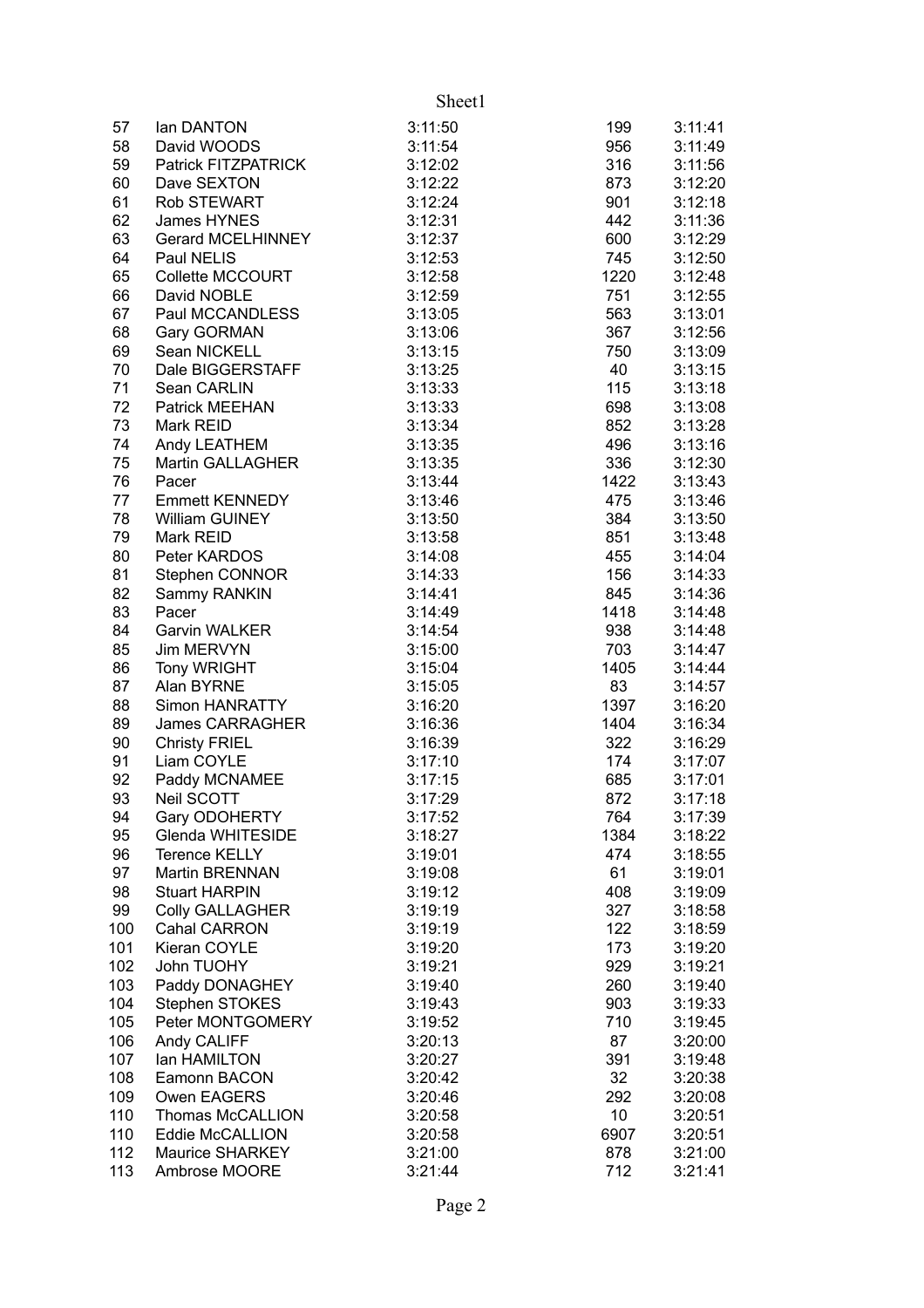|     |                           | Sheet1  |      |         |
|-----|---------------------------|---------|------|---------|
| 114 | David NAYLOR              | 3:21:51 | 742  | 3:20:34 |
| 115 | Dairmot McSWINE           | 3:21:58 | 6905 | 3:21:50 |
| 116 | Michael MCCARRON          | 3:22:08 | 565  | 3:22:04 |
| 117 | <b>Emmett HARKIN</b>      | 3:22:12 | 401  | 3:22:02 |
| 118 | Aidan DEVINE              | 3:22:23 | 214  | 3:22:17 |
| 119 | <b>Frankie LAVELLE</b>    | 3:22:33 | 493  | 3:22:31 |
| 120 | <b>Martin CARROLL</b>     | 3:22:47 | 121  | 3:22:08 |
| 121 | Stephen LAMBE             | 3:23:03 | 491  | 3:23:01 |
| 122 | <b>Richard SHANNON</b>    | 3:23:28 | 875  | 3:23:19 |
| 123 | <b>Terry HORSFIELD</b>    | 3:23:37 | 430  | 3:23:26 |
| 124 | David ROWNTREE            | 3:23:47 | 866  | 3:23:19 |
| 125 | Benny WILSON              | 3:23:50 | 952  | 3:23:29 |
| 126 | <b>Gerard CAMPBELL</b>    | 3:24:09 | 97   | 3:24:09 |
| 127 | Nigel HOULT               | 3:24:10 | 431  | 3:23:47 |
| 128 | Jp MCKEE                  | 3:24:14 | 643  | 3:24:07 |
| 129 | Sandra MCKEEVER           | 3:24:24 | 1254 | 3:24:12 |
| 130 | Kenny DUFFY               | 3:24:38 | 273  | 3:24:12 |
| 130 | Rory ODONNELL             | 3:24:38 | 768  | 3:24:21 |
| 132 | <b>Robert TAYLOR</b>      | 3:24:40 | 911  | 3:24:27 |
| 133 | John MCGLYNN              | 3:24:53 | 621  | 3:24:46 |
| 134 | Patrick Ger HARGAN        | 3:25:09 | 398  | 3:24:28 |
| 135 | Damian QUINN              | 3:25:34 | 838  | 3:25:26 |
| 136 | Micky HAMILL              | 3:25:34 | 390  | 3:25:16 |
| 137 | <b>Gerry BRESLIN</b>      | 3:25:45 | 62   | 3:25:29 |
| 138 | Gavin MCKEVITT            | 3:25:50 | 655  | 3:25:08 |
| 139 | Lawrence OKANE            | 3:26:18 | 785  | 3:25:59 |
| 140 | <b>Billy WYLIE</b>        | 3:26:32 | 961  | 3:25:59 |
| 141 | Mikael RUOTSI             | 3:26:51 | 868  | 3:26:36 |
| 142 | Shane MCGALE              | 3:26:54 | 608  | 3:26:47 |
| 143 | Adrian GLENDINNING        | 3:27:07 | 361  | 3:26:49 |
| 144 | <b>Benny MCDAID</b>       | 3:27:13 | 586  | 3:27:13 |
| 145 | Ruth JOHNSTONE            | 3:27:29 | 1160 | 3:27:23 |
| 146 | Daniel JACK               | 3:27:34 | 446  | 3:27:06 |
| 147 | Stephen IRVINE            | 3:27:50 | 445  | 3:27:08 |
| 148 | <b>Cathal MCBRIDE</b>     | 3:27:57 | 552  | 3:27:44 |
| 149 | <b>Gillian CORDNER</b>    | 3:28:00 | 1058 | 3:27:41 |
| 150 | Liam MCKINNEY             | 3:28:14 | 659  | 3:28:09 |
| 151 | Ciaran DEVINE             | 3:28:20 | 215  | 3:28:00 |
| 152 | <b>Adrian GILL</b>        | 3:28:34 | 352  | 3:27:53 |
| 153 | Kevin CONROY              | 3:28:39 | 157  | 3:28:03 |
| 154 | <b>Jerker KJELLANDER</b>  | 3:28:44 | 488  | 3:28:30 |
| 155 | John MCGETTIGAN           | 3:28:53 | 612  | 3:28:46 |
| 156 | Michael ENGLISHBY         | 3:28:54 | 298  | 3:28:03 |
| 157 | Ron PEACOCK               | 3:29:07 | 808  | 3:29:02 |
| 158 | Pacer                     | 3:29:07 | 1420 | 3:28:49 |
| 159 | John MCKINLEY             | 3:29:11 | 658  | 3:28:44 |
| 160 | Michael CLARKE            | 3:29:14 | 134  | 3:28:07 |
| 161 | Donal CASSIDY             | 3:29:19 | 127  | 3:29:07 |
| 162 | Leslie HAIRE              | 3:29:21 | 388  | 3:29:09 |
| 163 | Henrieta ELLS             | 3:29:33 | 1095 | 3:29:18 |
| 164 | Pacer                     | 3:29:41 | 1425 | 3:29:22 |
| 165 | Niall DIAMOND             | 3:29:43 | 222  | 3:29:33 |
| 166 | Anthony QUINN             | 3:30:10 | 837  | 3:29:48 |
| 167 | Jason SCOTT               | 3:30:14 | 871  | 3:30:00 |
| 168 | <b>Seamus NALLEN</b>      | 3:30:19 | 741  | 3:30:05 |
| 169 | <b>Brendan MCLAUGHLIN</b> | 3:30:40 | 664  | 3:30:34 |
| 170 | Michael CURRAN            | 3:30:41 | 193  | 3:30:41 |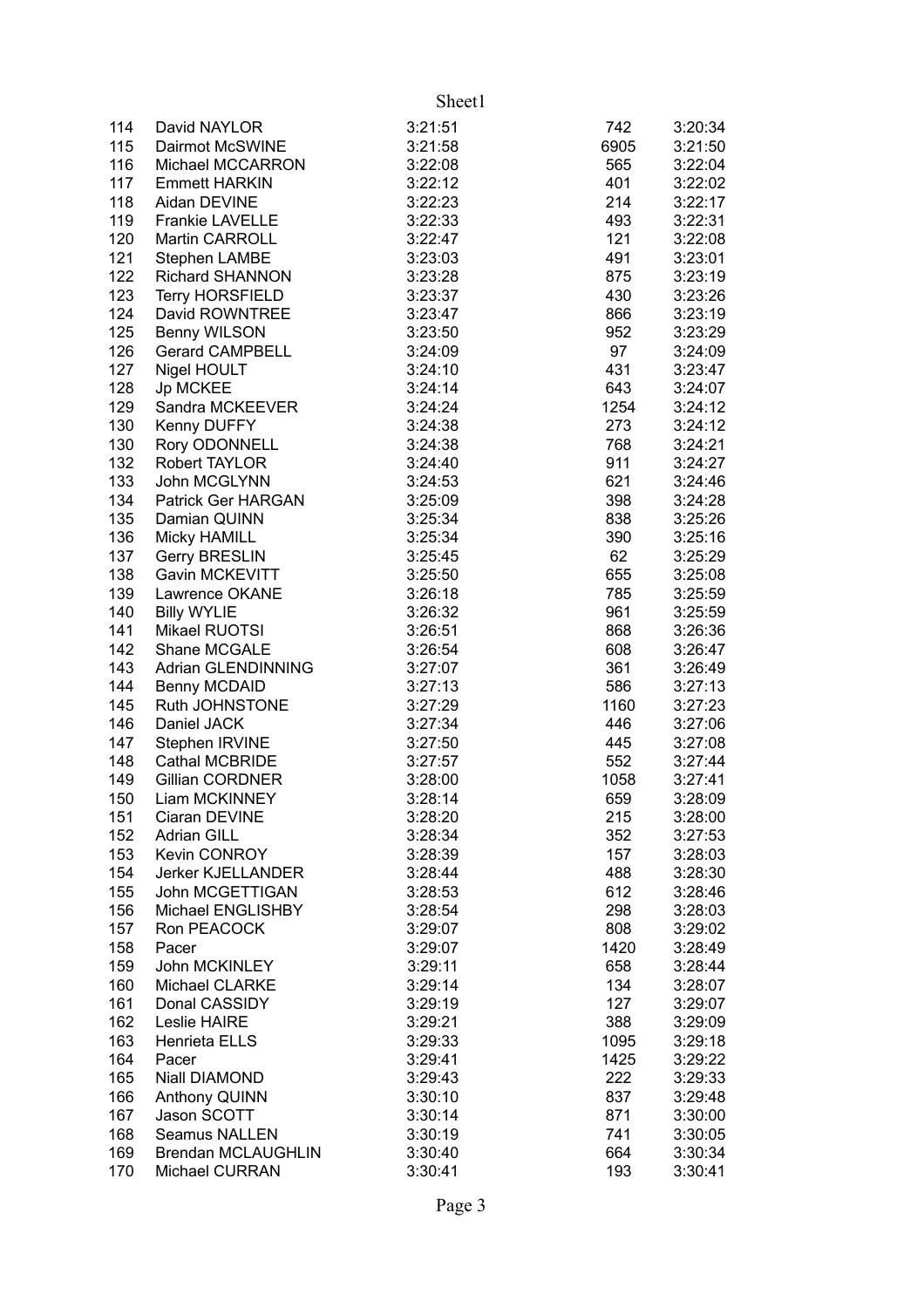|     |                           | Sheet1  |      |         |
|-----|---------------------------|---------|------|---------|
| 171 | Eugene FERRY              | 3:30:41 | 309  | 3:30:03 |
| 172 | <b>Robert WRIGHT</b>      | 3:30:44 | 960  | 3:30:26 |
| 173 | Colum MCLAUGHLIN          | 3:30:48 | 667  | 3:30:19 |
| 174 | Declan TUCKER             | 3:31:18 | 928  | 3:30:55 |
| 175 | <b>Niall HARGAN</b>       | 3:31:18 | 397  | 3:30:56 |
| 176 | Jonas PENETRANTE          | 3:31:53 | 810  | 3:31:53 |
| 177 | Jolene MELLON             | 3:32:06 | 1284 | 3:31:55 |
| 178 | Danny BAGNALL             | 3:32:28 | 34   | 3:32:07 |
| 179 | Karl FULLERTON            | 3:32:31 | 324  | 3:32:05 |
| 179 | Zita CATHCART             | 3:32:31 | 1047 | 3:32:31 |
| 181 | <b>Joe WALKER</b>         | 3:32:35 | 939  | 3:32:26 |
| 182 | Eamon HARKIN              | 3:32:55 | 400  | 3:32:55 |
| 183 | Dermot WINTERS            | 3:33:01 | 955  | 3:33:01 |
| 183 | Cara HAMILTON             | 3:33:01 | 1138 | 3:32:09 |
| 185 | Séamus REID               | 3:33:06 | 853  | 3:32:26 |
| 186 | Thomas DOHERTY            | 3:33:10 | 256  | 3:32:54 |
| 187 | Kevin MCLEAN              | 3:33:37 | 678  | 3:33:31 |
| 188 | Anthony HIGGENBOTTOM      | 3:33:37 | 424  | 3:33:23 |
| 189 | Keith HEANEY              | 3:34:17 | 414  | 3:34:10 |
| 190 | Peter HAMILTON            | 3:34:20 | 392  | 3:33:32 |
| 191 | Richard BURKE             | 3:34:47 | 77   | 3:34:39 |
| 192 | Richard GALLAGHER         | 3:34:59 | 338  | 3:34:46 |
| 193 | Martin CONWAY             | 3:35:14 | 161  | 3:34:55 |
| 193 | <b>Adrian FERSON</b>      | 3:35:14 | 311  | 3:34:57 |
| 195 | John HERLIHY              | 3:35:15 | 422  | 3:34:36 |
| 196 | David CAMPBELL            | 3:35:19 | 103  | 3:35:08 |
| 197 | Roberta LYNCH             | 3:35:19 | 1186 | 3:35:14 |
| 198 | Ramez K. Y. QONQAR        | 3:35:31 | 829  | 3:35:31 |
| 199 | John COYLE                | 3:35:32 | 177  | 3:34:19 |
| 200 | Noel MCDONNELL            | 3:35:33 | 597  | 3:34:44 |
| 201 | Mark DURKAN               | 3:35:49 | 291  | 3:35:25 |
| 202 | lan DAVIS                 | 3:36:00 | 205  | 3:35:43 |
| 203 | <b>Geoff SPROULE</b>      | 3:36:04 | 894  | 3:35:59 |
| 204 | <b>Becky COULTER</b>      | 3:36:05 | 1061 | 3:35:08 |
| 205 | <b>Richard QUIGG</b>      | 3:36:28 | 832  | 3:36:20 |
| 206 | Fran MCFADDEN             | 3:36:32 | 1230 | 3:36:27 |
| 207 | Johan BROSHAMMAR          | 3:36:44 | 69   | 3:36:30 |
| 208 | Noreen MCGETTIGAN         | 3:36:48 | 1232 | 3:36:31 |
| 209 | Michael MCKEOWN           | 3:36:58 | 651  | 3:36:53 |
| 210 | <b>Gary CURRAN</b>        | 3:37:03 | 191  | 3:35:52 |
| 211 | Peter COYLE               | 3:37:11 | 175  | 3:36:44 |
| 212 | Donal HARKIN              | 3:37:14 | 399  | 3:36:45 |
| 213 | <b>William MCGUINNESS</b> | 3:37:16 | 636  | 3:37:00 |
| 214 | Aiden DOHERTY             | 3:37:18 | 229  | 3:37:02 |
| 215 | Ronan MCELWAINE           | 3:37:20 | 601  | 3:37:08 |
| 216 | Michael LOGUE             | 3:37:32 | 508  | 3:37:14 |
| 217 | <b>Grainne NEILL</b>      | 3:37:34 | 1306 | 3:37:31 |
| 218 | John CARNEY               | 3:37:43 | 118  | 3:37:25 |
| 219 | <b>Gregory CAHOON</b>     | 3:37:47 | 84   | 3:37:29 |
| 220 | Patrick QUINN             | 3:37:48 | 840  | 3:37:40 |
| 221 | Sabrina MACKEY            | 3:37:50 | 1188 | 3:37:50 |
| 222 | Peadar TREANOR            | 3:37:54 | 926  | 3:37:50 |
| 223 | <b>Michael LINDSAY</b>    | 3:37:58 | 504  | 3:37:05 |
| 224 | Eilish BELL               | 3:38:04 | 1015 | 3:37:02 |
| 225 | <b>Ollie MURRAY</b>       | 3:38:20 | 739  | 3:38:17 |
| 226 | Leo LUNDY                 | 3:38:35 | 515  | 3:38:20 |
| 227 | Joseph FRIEL              | 3:38:37 | 323  | 3:38:10 |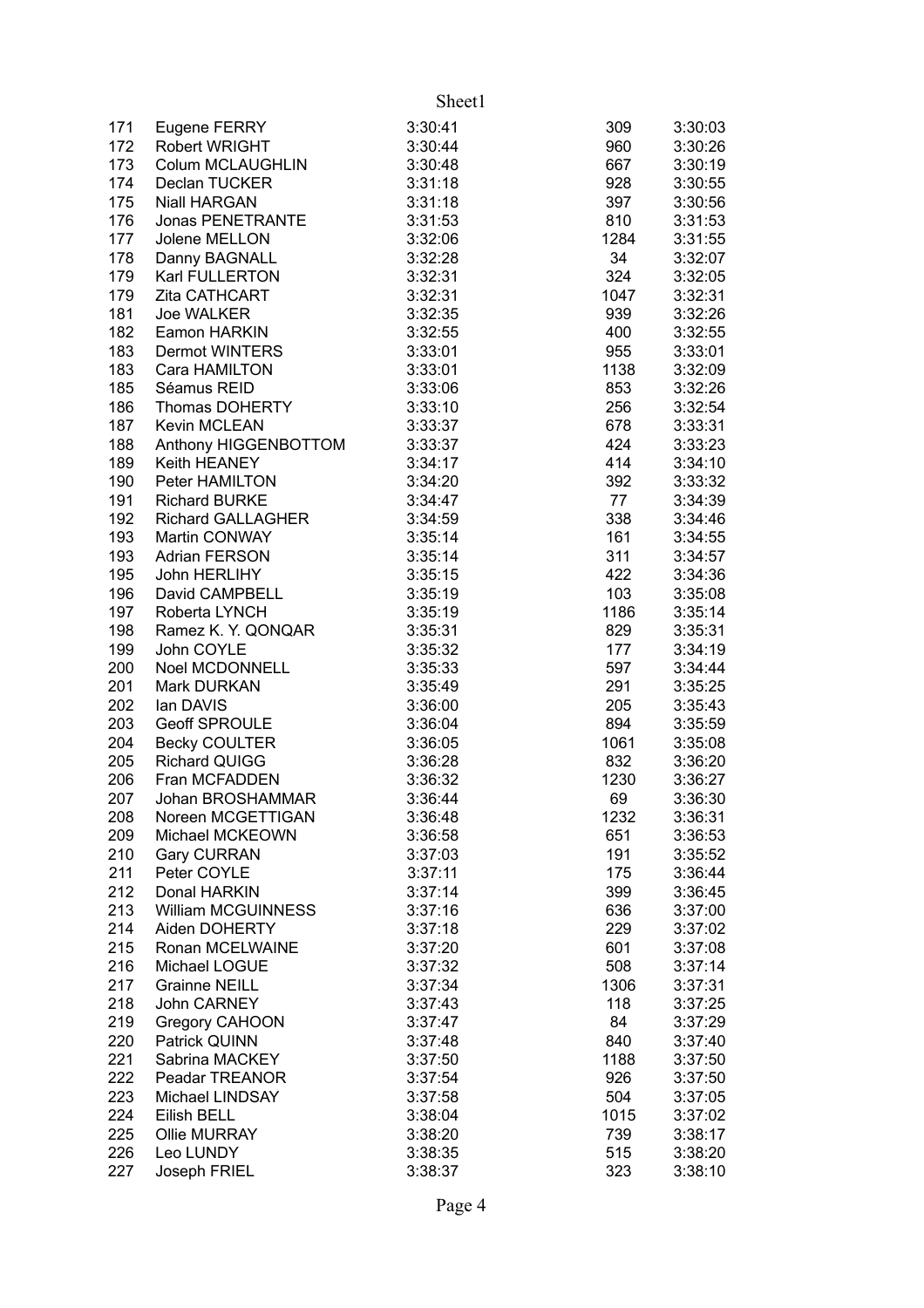|     |                          | Sheet1  |      |         |
|-----|--------------------------|---------|------|---------|
| 228 | Janice WHITE             | 3:38:45 | 1383 | 3:38:23 |
| 229 | Michael MCCARTNEY        | 3:38:46 | 567  | 3:38:23 |
| 230 | Kevin GREENE             | 3:38:54 | 376  | 3:38:12 |
| 231 | Padraig MAG LOINGSIGH    | 3:39:04 | 525  | 3:38:52 |
| 232 | Melanie HEARTY           | 3:39:04 | 1144 | 3:38:52 |
| 233 | Michael DUNCAN           | 3:39:07 | 281  | 3:39:07 |
| 234 | Michael GREHAN           | 3:39:19 | 378  | 3:38:29 |
| 235 | Ciaran DOHERTY           | 3:39:40 | 230  | 3:39:23 |
| 236 | Neil DIAMOND             | 3:39:45 | 221  | 3:39:45 |
| 236 | <b>Brian MCFADDEN</b>    | 3:39:45 | 602  | 3:39:45 |
| 238 | Lee CARR                 | 3:39:53 | 120  | 3:39:50 |
| 239 | <b>Bobbie IRVINE</b>     | 3:39:53 | 444  | 3:39:12 |
| 240 | Robert HILL              | 3:40:01 | 427  | 3:38:56 |
| 241 | <b>Clifford OCONNOR</b>  | 3:40:03 | 759  | 3:39:46 |
| 242 | Paul MULHOLLAND          | 3:40:26 | 721  | 3:39:46 |
| 243 | Paul LEONARD             | 3:40:27 | 498  | 3:40:06 |
| 244 | <b>Eddie DOHERTY</b>     | 3:40:30 | 235  | 3:40:02 |
| 245 | Amanda CONNELL           | 3:40:34 | 1054 | 3:40:18 |
| 246 | <b>Brian BRADLEY</b>     | 3:40:40 | 55   | 3:40:16 |
| 247 | Michael DEVLIN           | 3:40:42 | 220  | 3:39:43 |
| 248 | <b>Patrick MARTIN</b>    | 3:41:36 | 540  | 3:40:30 |
| 249 | <b>Brendan GOYUAERTS</b> | 3:41:38 | 372  | 3:41:03 |
| 250 | John CRILLY              | 3:41:39 | 182  | 3:41:37 |
| 251 | <b>Brian WARD</b>        | 3:41:40 | 942  | 3:41:26 |
| 252 | Shane HUTCHEON           | 3:41:41 | 439  | 3:40:53 |
| 253 | Sean SMITH               | 3:41:54 | 891  | 3:41:53 |
| 254 | Kenny COULTER            | 3:41:57 | 167  | 3:41:01 |
| 255 | Leo MCSWEENEY            | 3:41:59 | 695  | 3:41:34 |
| 256 | Susanna ALLEN            | 3:42:00 | 1002 | 3:42:00 |
| 257 | Verona CAMPBELL          | 3:42:18 | 1037 | 3:41:50 |
| 258 | Liam DAVENPORT           | 3:42:19 | 204  | 3:41:38 |
| 259 | <b>Catherine BUTCHER</b> | 3:42:26 | 1399 | 3:41:56 |
| 260 | David WYLIE              | 3:42:34 | 962  | 3:42:02 |
| 261 | Joanne TAGGART           | 3:42:36 | 1367 | 3:42:17 |
| 262 | Nigel MOREWOOD           | 3:42:38 | 716  | 3:42:21 |
| 263 | Ray CAMERON              | 3:42:46 | 93   | 3:41:40 |
| 264 | Richard DONALD           | 3:43:01 | 261  | 3:42:50 |
| 265 | Gary WADE                | 3:43:03 | 936  | 3:43:02 |
| 266 | Manus DOHERTY            | 3:43:04 | 248  | 3:42:58 |
| 267 | <b>Brian GUILFOYLE</b>   | 3:43:12 | 383  | 3:42:26 |
| 268 | lan BIRCH                | 3:43:14 | 42   | 3:42:17 |
| 269 | Joseph KIERNAN           | 3:43:21 | 483  | 3:42:40 |
| 270 | Kris ALLISON             | 3:43:23 | 27   | 3:43:08 |
| 271 | Darryl DOHERTY           | 3:43:24 | 233  | 3:43:05 |
| 272 | Eamon MURPHY             | 3:43:25 | 732  | 3:43:10 |
| 273 | Jayne PROCTOR            | 3:43:25 | 1338 | 3:42:55 |
| 274 | Gareth KING              | 3:43:36 | 486  | 3:43:05 |
| 275 | <b>Brian OCONNELL</b>    | 3:43:38 | 757  | 3:42:35 |
| 276 | Leslie CRAWFORD          | 3:43:41 | 181  | 3:43:35 |
| 277 | Kevin COOLEY             | 3:43:44 | 164  | 3:43:29 |
| 278 | <b>Brendan CARLIN</b>    | 3:43:47 | 110  | 3:43:22 |
| 279 | <b>Stephen PURDIE</b>    | 3:43:49 | 828  | 3:43:20 |
| 280 | <b>Gareth CONAGHAN</b>   | 3:43:49 | 145  | 3:43:42 |
| 281 | Kieran DUFFY             | 3:44:02 | 275  | 3:43:49 |
| 282 | Lee BRINKLEY             | 3:44:04 | 64   | 3:42:48 |
| 283 | Ray MAC FARLAND          | 3:44:07 | 521  | 3:43:40 |
| 284 | <b>Stephen MARTIN</b>    | 3:44:20 | 542  | 3:43:32 |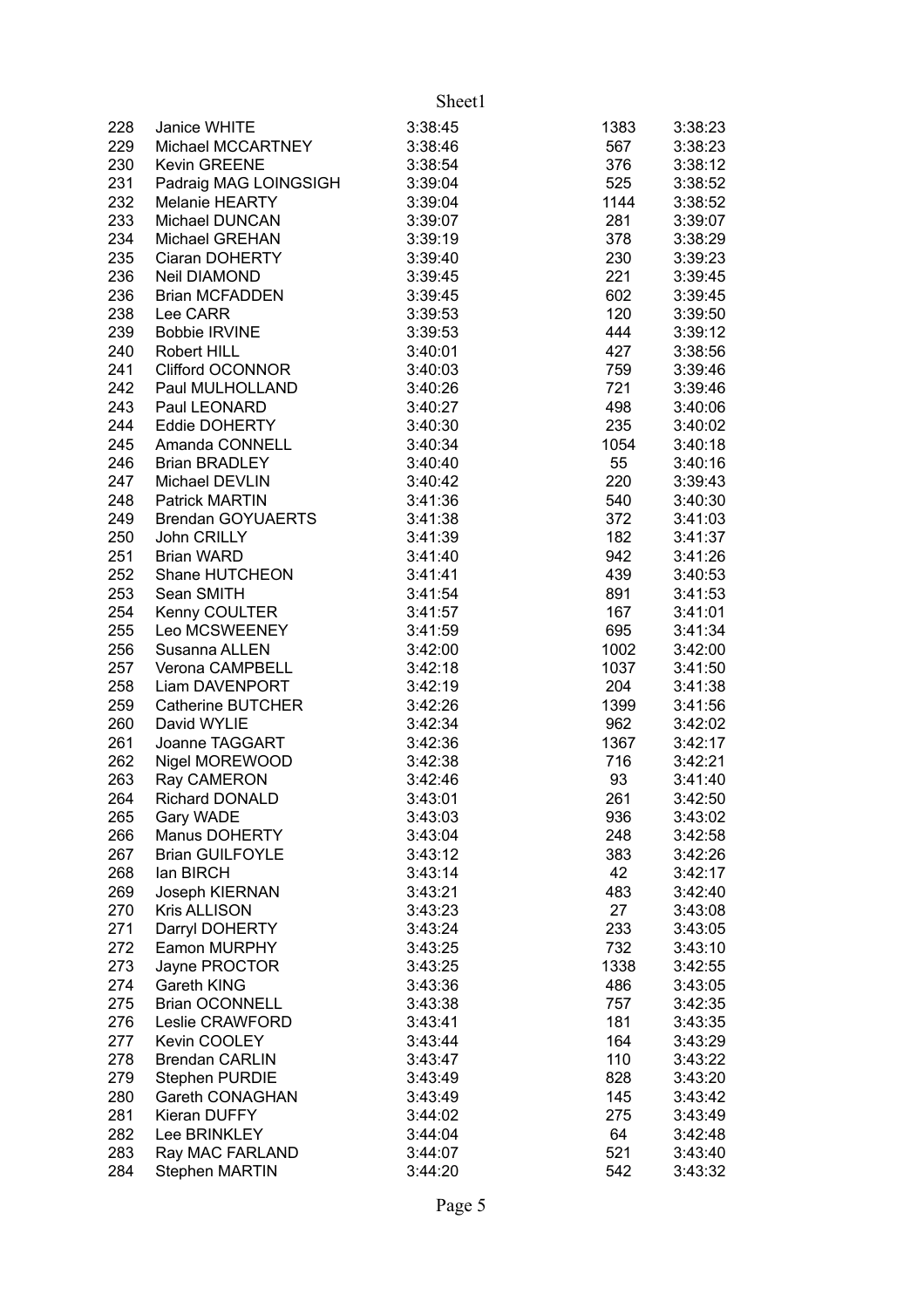|     |                            | Sheet1  |      |         |
|-----|----------------------------|---------|------|---------|
| 285 | Joe OBOYLE                 | 3:44:24 | 754  | 3:43:19 |
| 286 | Damien HERITY              | 3:44:34 | 421  | 3:43:33 |
| 287 | Lisa MCLAUGHLIN            | 3:44:35 | 1270 | 3:44:31 |
| 288 | <b>Martin KERRIGAN</b>     | 3:44:37 | 480  | 3:43:41 |
| 289 | Stephen LONG               | 3:44:43 | 510  | 3:44:22 |
| 290 | Kevin O'CONNOR             | 3:44:50 | 1401 | 3:43:51 |
| 291 | Kevin LAFFERTY             | 3:44:52 | 490  | 3:44:30 |
| 292 | Pacer                      | 3:44:52 | 1423 | 3:44:22 |
| 293 | Ross BLAIR                 | 3:44:54 | 46   | 3:44:01 |
| 294 | Matthew DEVLIN             | 3:45:10 | 219  | 3:44:14 |
| 295 | Debbie MCVEIGH             | 3:45:11 | 1278 | 3:44:53 |
| 296 | <b>Richie DUNCAN</b>       | 3:45:14 | 282  | 3:44:25 |
| 297 | Michael GONDA              | 3:45:16 | 364  | 3:44:52 |
| 298 | <b>Brendan DEVLIN</b>      | 3:45:24 | 218  | 3:44:56 |
| 299 | Christopher KELLY          | 3:45:27 | 461  | 3:45:27 |
| 300 | James ONEILL               | 3:45:32 | 795  | 3:44:16 |
| 301 | Tommy COLLINS              | 3:45:33 | 143  | 3:44:26 |
| 301 | <b>Barry EVANS</b>         | 3:45:33 | 300  | 3:45:29 |
| 303 | Thomas MCDERMOTT           | 3:45:36 | 592  | 3:44:19 |
| 304 | Anthony SHERIDAN           | 3:45:38 | 882  | 3:45:07 |
| 305 | Neil MCMURRAY              | 3:45:39 | 683  | 3:44:48 |
| 306 | Eunan LYNCH                | 3:45:40 | 18   | 3:45:15 |
| 307 | Gareth DOHERTY             | 3:45:46 | 237  | 3:45:15 |
| 308 | Eric PHILPOTT              | 3:45:49 | 813  | 3:45:17 |
| 309 | Paul CONNOLLY              | 3:45:51 | 153  | 3:45:48 |
| 310 | John MCDONNELL             | 3:45:54 | 596  | 3:45:37 |
| 311 | <b>Trevor DENTON</b>       | 3:45:54 | 211  | 3:45:18 |
| 312 | Mark GIBNEY                | 3:45:55 | 349  | 3:45:06 |
| 313 | Lisa MOYNAGH               | 3:45:58 | 1294 | 3:45:48 |
| 314 | Paul CARLIN                | 3:46:06 | 114  | 3:46:06 |
| 314 | Michael QUIGLEY            | 3:46:06 | 834  | 3:45:58 |
| 316 | John MURPHY                | 3:46:09 | 735  | 3:46:09 |
| 317 | Paddy MCDAID               | 3:46:10 | 588  | 3:46:01 |
| 318 | Peter NORRBY               | 3:46:13 | 753  | 3:45:53 |
| 319 | Dean POWER                 | 3:46:15 | 822  | 3:45:22 |
| 320 | <b>Noel MCBRIDE</b>        | 3:46:39 | 553  | 3:46:14 |
| 321 | <b>Mark FARQUHAR</b>       | 3:46:47 | 302  | 3:46:16 |
| 322 | Paul MCKENNA               | 3:46:52 | 649  | 3:45:46 |
| 323 | Sean RANKIN                | 3:46:55 | 846  | 3:46:55 |
| 324 | Peter MCBAY                | 3:46:55 | 551  | 3:46:42 |
| 325 | Joanne LOVE                | 3:47:01 | 1184 | 3:46:15 |
| 326 | Orlaith FURLONG            | 3:47:04 | 15   | 3:46:35 |
| 327 | Alan FURLONG               | 3:47:04 | 14   | 3:46:35 |
| 328 | John McCANN                | 3:47:06 | 1391 | 3:46:37 |
| 329 | <b>Colin LONGWORTH</b>     | 3:47:08 | 6902 | 3:46:50 |
| 330 | Jason HILL                 | 3:47:16 | 426  | 3:47:02 |
| 331 | Ray MONAGHAN               | 3:47:25 | 709  | 3:46:52 |
| 332 | Deborah MCMAHON            | 3:47:29 | 1272 | 3:47:29 |
| 333 | John QUIGG                 | 3:47:37 | 831  | 3:47:08 |
| 334 | <b>Adrian SHARKEY</b>      | 3:47:40 | 876  | 3:47:13 |
| 335 | Darren CRAIG               | 3:47:42 | 179  | 3:46:22 |
| 336 | George JAD ALLA GEORGE ZID | 3:47:48 | 448  | 3:47:25 |
| 337 | Ciaran LYNCH               | 3:47:55 | 519  | 3:47:52 |
| 338 | Davy MACNICOL              | 3:47:57 | 524  | 3:47:41 |
| 339 | Michael MCBRIDE            | 3:48:04 | 554  | 3:47:37 |
| 340 | <b>Attracta MAGENNIS</b>   | 3:48:05 | 1190 | 3:47:51 |
| 341 | John BUSCH                 | 3:48:14 | 81   | 3:47:17 |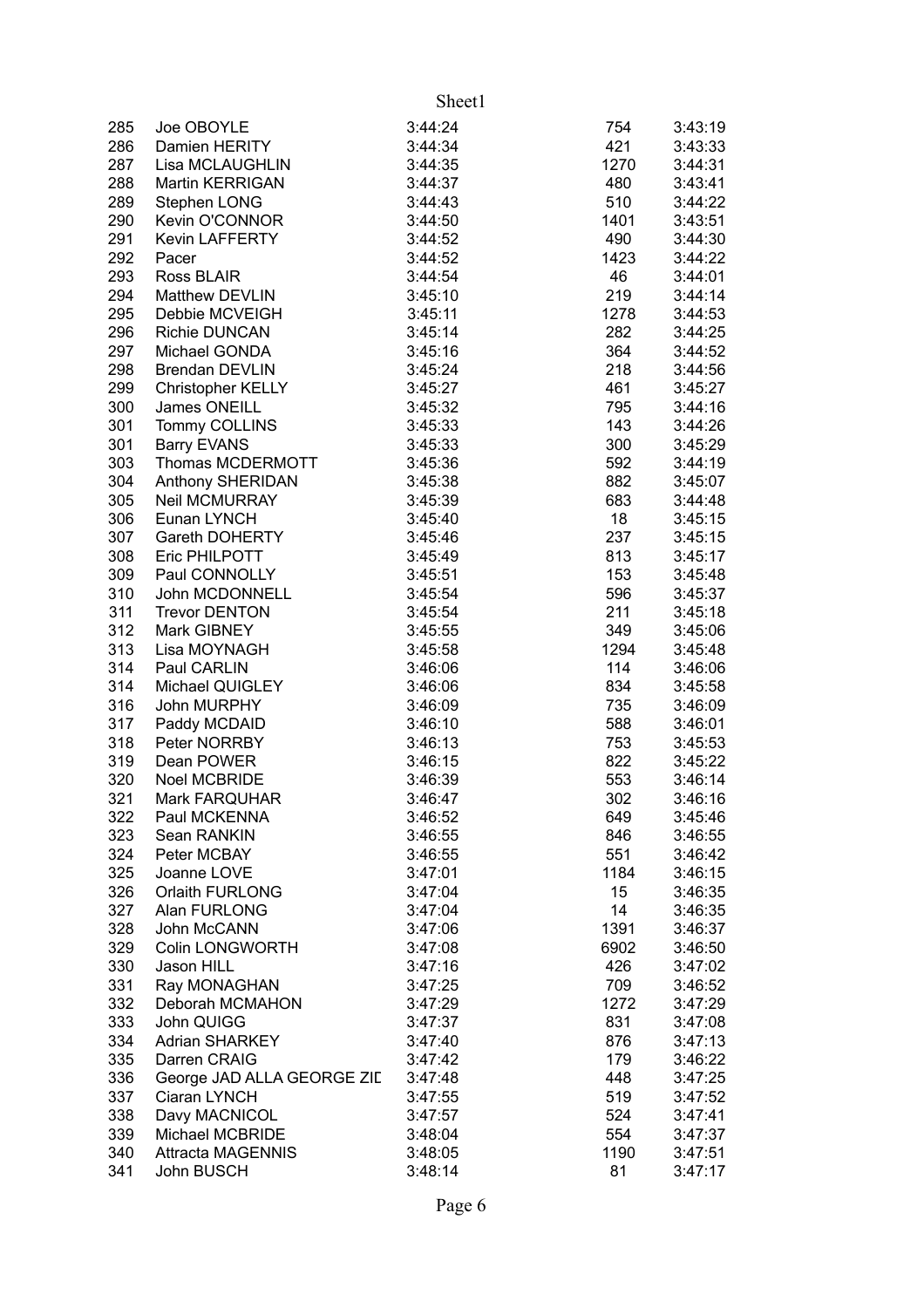|     |                         | Sheet1  |      |         |
|-----|-------------------------|---------|------|---------|
| 342 | Sean MCNICHOLL          | 3:48:20 | 688  | 3:47:22 |
| 343 | Mark HOUSTON            | 3:48:24 | 432  | 3:48:21 |
| 344 | Douglas GORDON          | 3:48:30 | 366  | 3:48:08 |
| 345 | Cathal FEE              | 3:48:32 | 305  | 3:48:17 |
| 346 | <b>Tracey REDDY</b>     | 3:48:36 | 1344 | 3:48:08 |
| 347 | <b>Heather BAXTER</b>   | 3:48:40 | 1011 | 3:48:19 |
| 348 | Gavin TOLAND            | 3:48:44 | 919  | 3:48:24 |
| 349 | Jackie DOHERTY          | 3:48:54 | 241  | 3:47:34 |
| 350 | Pacer                   | 3:48:59 | 1411 | 3:48:29 |
| 351 | Robert ODONNELL         | 3:48:59 | 767  | 3:48:45 |
| 352 | Diarmuid DEBURCA        | 3:49:00 | 209  | 3:48:42 |
| 353 | Kevin COYLE             | 3:49:05 | 172  | 3:48:33 |
| 354 | Sean MCIVOR             | 3:49:07 | 641  | 3:48:33 |
| 355 | Martin ONEILL           | 3:49:08 | 799  | 3:48:23 |
| 356 | <b>Brendan SHIVERS</b>  | 3:49:14 | 885  | 3:48:15 |
| 357 | Rory MOONEY             | 3:49:22 | 711  | 3:49:01 |
| 358 | Andrew STEVENSON        | 3:49:25 | 897  | 3:48:48 |
| 359 | Anton MCLAUGHLIN        | 3:49:34 | 662  | 3:48:04 |
| 360 | <b>Gordon GLASS</b>     | 3:49:37 | 357  | 3:49:19 |
| 361 | Sean MACHUGH            | 3:49:39 | 523  | 3:49:36 |
| 362 | James QUIGG             | 3:49:43 | 830  | 3:48:45 |
| 363 | Julie DUFFY             | 3:49:46 | 1101 | 3:49:39 |
| 364 | <b>Emmet MURRAY</b>     | 3:49:48 | 738  | 3:49:19 |
| 365 | David CANNING           | 3:49:52 | 104  | 3:49:48 |
| 365 | Robin CONNOR            | 3:49:52 | 155  | 3:49:50 |
| 367 | Stephen MCSTRAVICK      | 3:50:06 | 694  | 3:49:27 |
| 368 | Patrick CORCORAN        | 3:50:08 | 165  | 3:49:42 |
| 369 | David BURKE             | 3:50:14 | 76   | 3:49:57 |
| 370 | Paul GALLOWAY           | 3:50:18 | 341  | 3:49:43 |
| 371 | Robert THOMPSON         | 3:50:26 | 17   | 3:49:44 |
| 372 | Cormack MCKERVEY        | 3:50:27 | 653  | 3:50:00 |
| 373 | <b>Conor DAVENPORT</b>  | 3:50:36 | 203  | 3:49:53 |
| 374 | Lawrence HENRY          | 3:50:42 | 417  | 3:50:29 |
| 375 | Kevin MCGUINNESS        | 3:50:48 | 634  | 3:50:46 |
| 376 | Barry WADE              | 3:50:48 | 935  | 3:50:45 |
| 377 | <b>Micky KERR</b>       | 3:50:58 | 478  | 3:50:38 |
| 378 | Derek CALLAN            | 3:51:10 | 90   | 3:51:01 |
| 379 | Vincent O'kane OKANE    | 3:51:16 | 787  | 3:49:54 |
| 380 | <b>Adrian MCMENAMIN</b> | 3:51:18 | 679  | 3:49:59 |
| 381 | <b>Vincent DOLAN</b>    | 3:51:20 | 258  | 3:50:10 |
| 382 | Mark RAMSEY             | 3:51:26 | 844  | 3:50:20 |
| 383 | <b>Chuck ONEILL</b>     | 3:51:33 | 793  | 3:50:23 |
| 384 | Mark MCGINLEY           | 3:51:34 | 620  | 3:51:10 |
| 385 | David ONEILL            | 3:51:39 | 804  | 3:50:53 |
| 386 | Damian GALLAGHER        | 3:51:40 | 328  | 3:51:33 |
| 387 | Sean DUNLEAVY           | 3:51:41 | 284  | 3:51:34 |
| 388 | Christopher ONEILL      | 3:51:45 | 792  | 3:51:26 |
| 389 | <b>Robert MARTIN</b>    | 3:51:48 | 541  | 3:51:11 |
| 390 | Jonny KINNEY            | 3:51:53 | 487  | 3:51:29 |
| 391 | Michael ENNIS           | 3:52:00 | 299  | 3:51:03 |
| 392 | Gary CONNOLLY           | 3:52:06 | 152  | 3:51:33 |
| 393 | Darian MOORE            | 3:52:22 | 713  | 3:51:06 |
| 394 | Paul OHARE              | 3:52:24 | 783  | 3:51:27 |
| 395 | John DELANEY            | 3:52:29 | 210  | 3:52:21 |
| 396 | James KELLY             | 3:52:29 | 466  | 3:51:14 |
| 397 | Michael CONCANNON       | 3:52:38 | 149  | 3:52:30 |
| 398 | <b>Bronagh HAWE</b>     | 3:52:40 | 1142 | 3:52:14 |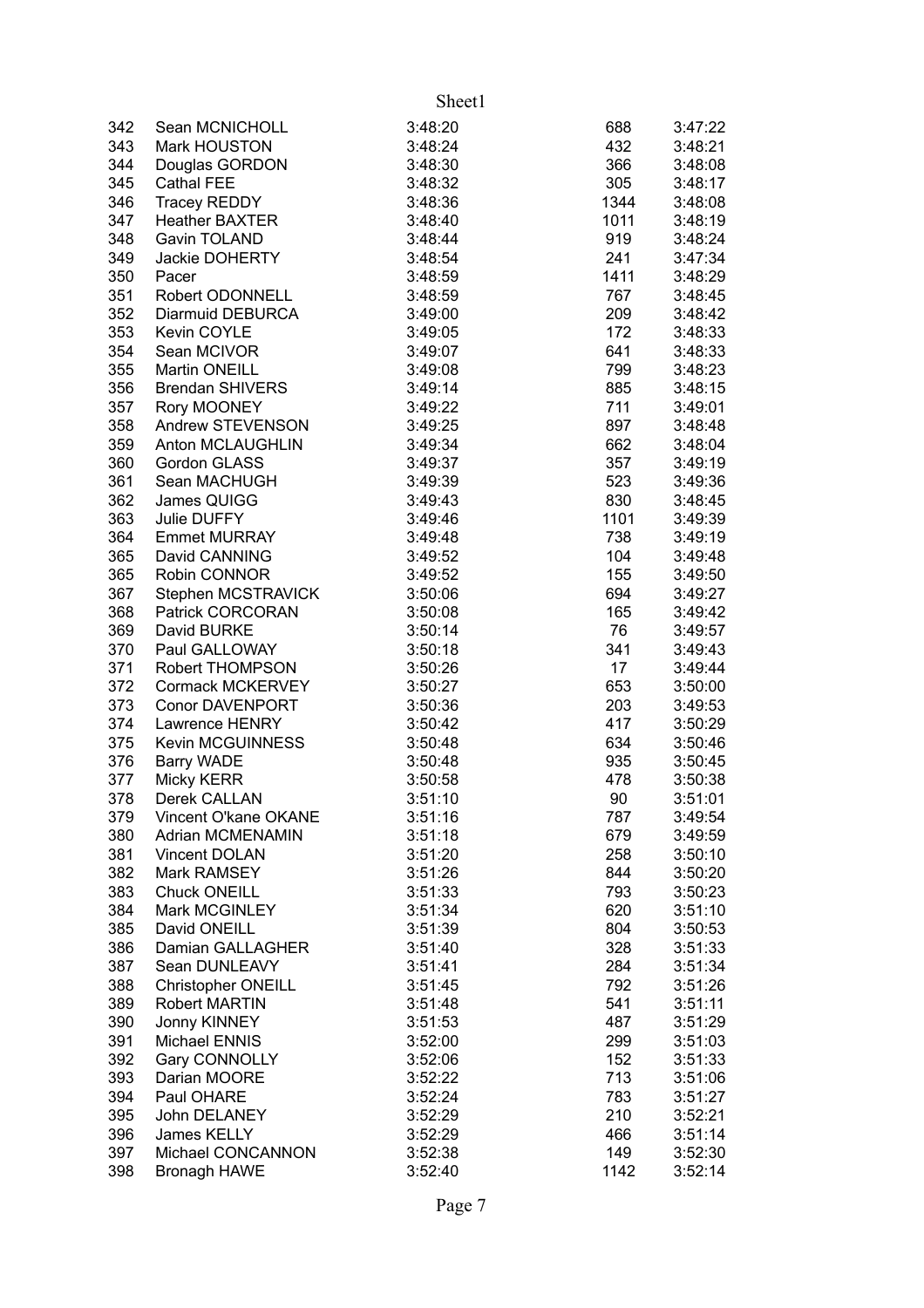Sheet1

| 399 | Emmet BOYLE             | 3:52:53 | 54   | 3:52:15 |
|-----|-------------------------|---------|------|---------|
| 400 | Meghan IRVINE           | 3:52:53 | 1155 | 3:52:20 |
| 401 | Liam MCINTYRE           | 3:52:58 | 639  | 3:52:26 |
| 401 | Donna OWEN              | 3:52:58 | 1331 | 3:52:11 |
| 403 | Yvonne MURPHY           | 3:53:02 | 1302 | 3:52:48 |
| 404 | Barbara FLEMING - OVENS | 3:53:02 | 1119 | 3:52:49 |
| 405 | Ita KELLY               | 3:53:04 | 1164 | 3:53:03 |
|     |                         |         |      |         |
| 406 | Amanda MONAGHAN         | 3:53:04 | 1291 | 3:52:52 |
| 407 | Patricia O'BRIEN McCORD | 3:53:06 | 1400 | 3:52:13 |
| 408 | Thomas DOHERTY          | 3:53:12 | 254  | 3:52:54 |
| 409 | Annamarie MCCLEARY      | 3:53:13 | 1213 | 3:53:13 |
| 410 | Angela MCBRIEN          | 3:53:23 | 1203 | 3:52:36 |
| 411 | Dan DUNN                | 3:53:25 | 286  | 3:52:49 |
| 412 | Aidan BLACK             | 3:53:27 | 43   | 3:52:41 |
| 413 | Natalie BOWBANKS        | 3:53:35 | 1023 | 3:53:35 |
| 414 | Paul COLLINS            | 3:53:40 | 141  | 3:52:35 |
|     |                         |         |      |         |
| 415 | Darren WALKER           | 3:53:40 | 937  | 3:53:15 |
| 416 | Martin KANE             | 3:53:42 | 452  | 3:52:37 |
| 417 | <b>Arthur BROOKS</b>    | 3:53:47 | 68   | 3:53:10 |
| 418 | James DAVENPORT         | 3:53:49 | 201  | 3:53:07 |
| 419 | Anne MCWILLIAMS         | 3:53:57 | 1281 | 3:53:00 |
| 420 | <b>Adrian MCHUGH</b>    | 3:54:01 | 637  | 3:53:30 |
| 421 | Sinead NOLAN            | 3:54:15 | 1309 | 3:53:32 |
| 422 | John SWEENEY            | 3:54:20 | 908  | 3:53:03 |
| 423 | David MCNULTY           | 3:54:23 | 690  | 3:53:10 |
| 424 | Mark MCGROARY           | 3:54:24 | 631  |         |
|     |                         |         |      | 3:54:16 |
| 425 | Carl CRAIG              | 3:54:29 | 178  | 3:53:34 |
| 426 | Conor DEVINE            | 3:54:40 | 216  | 3:54:37 |
| 427 | Stephanie BROLLY        | 3:54:42 | 1029 | 3:54:28 |
| 428 | Ciaran MCLAUGHLIN       | 3:54:54 | 666  | 3:54:40 |
| 429 | Helena DORNAN           | 3:54:56 | 1093 | 3:54:38 |
| 430 | <b>Hugh HEGARTY</b>     | 3:55:04 | 416  | 3:53:33 |
| 431 | <b>Steven LINDSAY</b>   | 3:55:05 | 505  | 3:54:51 |
| 432 | John CRUMLISH           | 3:55:06 | 6903 | 3:54:38 |
| 433 | <b>Gerry NEALON</b>     | 3:55:08 | 743  | 3:53:57 |
| 434 | Jonny CALLAN            | 3:55:15 | 91   | 3:55:10 |
| 435 | <b>S MCCAY</b>          | 3:55:24 | 1212 | 3:55:22 |
|     |                         |         |      |         |
| 436 | Sean KELLY              | 3:55:30 | 472  | 3:55:17 |
| 437 | Martin MCCABE           | 3:55:30 | 555  | 3:55:16 |
| 438 | Mark TOURISH            | 3:55:30 | 925  | 3:55:01 |
| 439 | Dean COLLINS            | 3:55:33 | 142  | 3:55:00 |
| 440 | Leon MCKEE              | 3:55:45 | 644  | 3:55:26 |
| 441 | Joe LOUGHRAN            | 3:55:56 | 512  | 3:55:32 |
| 442 | Darren WARNOCK          | 3:55:56 | 946  | 3:55:33 |
| 443 | John FISHER             | 3:56:00 | 315  | 3:54:59 |
| 444 | Martin KELLY            | 3:56:04 | 468  | 3:55:33 |
| 445 | Danny GAMBLE            | 3:56:08 | 342  | 3:55:36 |
|     |                         |         |      |         |
| 446 | Peter FERRIS            | 3:56:15 | 308  | 3:55:12 |
| 447 | <b>James MCLAUGHLIN</b> | 3:56:18 | 668  | 3:55:15 |
| 448 | <b>Kevin DOHERTY</b>    | 3:56:20 | 244  | 3:55:18 |
| 449 | <b>Eric PIERCE</b>      | 3:56:22 | 814  | 3:55:14 |
| 450 | <b>Trevor HAMILTON</b>  | 3:56:23 | 393  | 3:55:41 |
| 451 | <b>Bryan MCKEVENEY</b>  | 3:56:24 | 654  | 3:54:51 |
| 452 | Patrick OHARA           | 3:56:30 | 781  | 3:55:56 |
| 453 | Mark AGNEW              | 3:56:33 | 24   | 3:55:17 |
| 454 | Ross McCOWAN            | 3:56:35 | 6906 | 3:56:07 |
|     |                         |         |      |         |
| 455 | Andrena BERRY           | 3:56:35 | 1016 | 3:56:08 |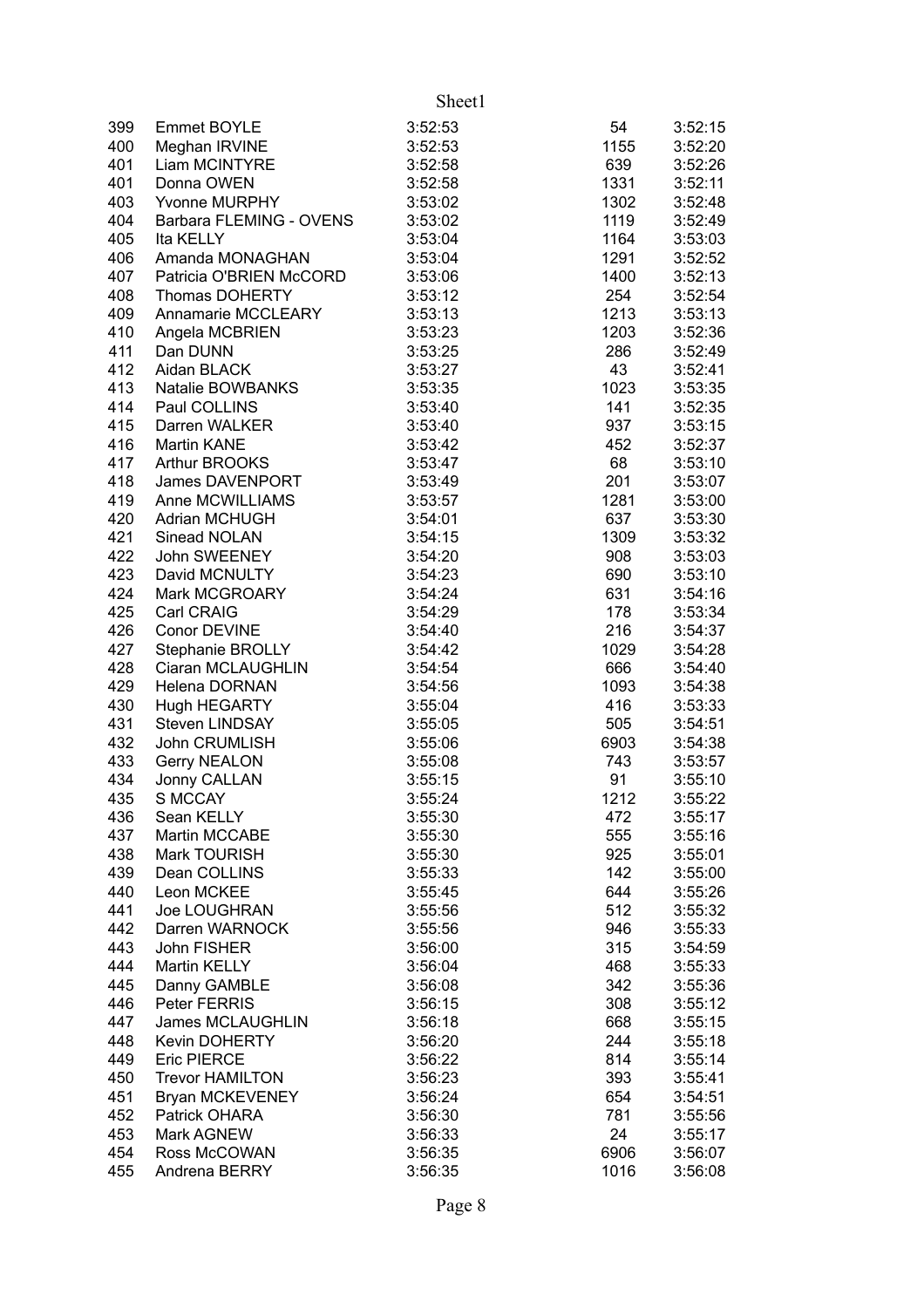|     |                            | Sheet1  |      |         |
|-----|----------------------------|---------|------|---------|
| 456 | Colin GILMORE              | 3:56:36 | 355  | 3:56:09 |
| 457 | Andrew TEMPLE              | 3:56:46 | 912  | 3:56:46 |
| 458 | Malachy MULLAN             | 3:56:46 | 723  | 3:55:07 |
| 459 | Karen MCELROY              | 3:56:47 | 1228 | 3:56:21 |
| 460 | Kevin GALLAGHER            | 3:56:48 | 334  | 3:56:12 |
| 461 | <b>James MCNALLY</b>       | 3:56:52 | 684  | 3:56:02 |
| 462 | Leoni MULLEN               | 3:56:55 | 1297 | 3:55:41 |
| 463 | Michael ROULSTONE          | 3:56:55 | 864  | 3:55:42 |
| 464 | Declan MURPHY              | 3:57:01 | 731  | 3:56:49 |
| 465 | Chris TILLCOCK             | 3:57:02 | 917  | 3:56:39 |
| 466 | Frank MCKENNA              | 3:57:10 | 646  | 3:55:40 |
| 467 | John BONNER                | 3:57:23 | 48   | 3:56:52 |
| 468 | Liam CLEARY                | 3:57:28 | 135  | 3:56:13 |
| 468 | Peter COULTER              | 3:57:28 | 168  | 3:56:28 |
| 470 | Ali MCALLISTER             | 3:57:37 | 1197 | 3:56:36 |
| 471 | Stephen LOUGHRAN           | 3:57:38 | 513  | 3:56:39 |
| 472 | Eamon EGAN                 | 3:57:41 | 293  | 3:56:31 |
| 473 | Colm COLHOUN               | 3:57:42 | 139  | 3:57:42 |
| 474 | Maggie MCQUAID             | 3:57:44 | 1276 | 3:56:20 |
| 475 | Donna BROLLY               | 3:57:48 | 1390 | 3:57:33 |
| 476 | Peter JACK                 | 3:57:49 | 447  | 3:57:14 |
| 477 | <b>Noel HARKIN</b>         | 3:57:55 | 404  | 3:56:56 |
| 478 | Kevin BROGAN               | 3:57:56 | 67   | 3:56:47 |
| 479 | Robert LAVERTY             | 3:57:56 | 494  | 3:56:45 |
| 480 | Ciaran BARR                | 3:57:56 | 36   | 3:56:47 |
| 481 | Declan MCALEER             | 3:57:58 | 544  | 3:56:42 |
| 482 | Chris CONNOLLY             | 3:58:00 | 151  | 3:56:38 |
| 483 | Donal ODRISCOLL            | 3:58:07 | 772  | 3:56:55 |
| 484 | Damian KEENAN              | 3:58:09 | 459  | 3:57:45 |
| 485 | Joseph YOUNG               | 3:58:11 | 965  | 3:56:39 |
| 486 | Simon REES                 | 3:58:12 | 848  | 3:57:10 |
| 487 | Fadi E. I. ALJOULANI       | 3:58:21 | 25   | 3:57:36 |
| 488 | Declan GILL                | 3:58:28 | 353  | 3:57:08 |
| 489 | <b>Neil STEWART</b>        | 3:58:32 | 900  | 3:57:19 |
| 490 | Matthew NICHOLSON          | 3:58:37 | 749  | 3:57:31 |
| 491 | Debbie MINGOUT             | 3:58:38 | 1289 | 3:57:35 |
| 492 | Patrick ODONNELL           | 3:58:42 | 766  | 3:57:21 |
| 493 | Aodhan CURRAN              | 3:58:42 | 190  | 3:58:36 |
| 494 | <b>Stevie MCKIMM</b>       | 3:58:42 | 657  | 3:57:53 |
| 495 | Kieran DOHERTY             | 3:58:43 | 245  | 3:58:37 |
| 496 | Feargal GARVIN             | 3:58:47 | 346  | 3:58:10 |
| 497 | <b>Brendan MCGILLOWAY</b>  | 3:58:50 | 615  | 3:57:24 |
| 498 | <b>Brendan CARBIN</b>      | 3:58:51 | 109  | 3:57:43 |
| 499 | Mark?                      | 3:58:55 | 581  | 3:58:55 |
| 500 | John OCONNOR               | 3:59:01 | 760  | 3:58:22 |
| 501 | Michael DONAGHEY           | 3:59:04 | 259  | 3:58:47 |
| 502 | <b>Brian BOYLE</b>         | 3:59:06 | 53   | 3:58:37 |
| 503 | <b>Noel MCLAUGHLIN</b>     | 3:59:14 | 674  | 3:58:17 |
| 504 | <b>Catherine PINKERTON</b> | 3:59:17 | 1335 | 3:58:28 |
| 505 | Pat GAMBLE                 | 3:59:18 | 343  | 3:58:44 |
| 506 | John MCCAUGHAN             | 3:59:19 | 569  | 3:59:07 |
| 506 | <b>Tracy GILLAN</b>        | 3:59:19 | 1133 | 3:59:07 |
| 508 | <b>Claire MARTIN</b>       | 3:59:19 | 1194 | 3:59:08 |
| 509 | John BUTCHER               | 3:59:28 | 82   | 3:59:11 |
| 510 | Shaun BOYD                 | 3:59:39 | 52   | 3:59:39 |
| 511 | Patricia D MCLAUGHLIN      | 3:59:48 | 1268 | 3:58:36 |
| 512 | <b>Edel DUFFY</b>          | 3:59:53 | 1100 | 3:59:40 |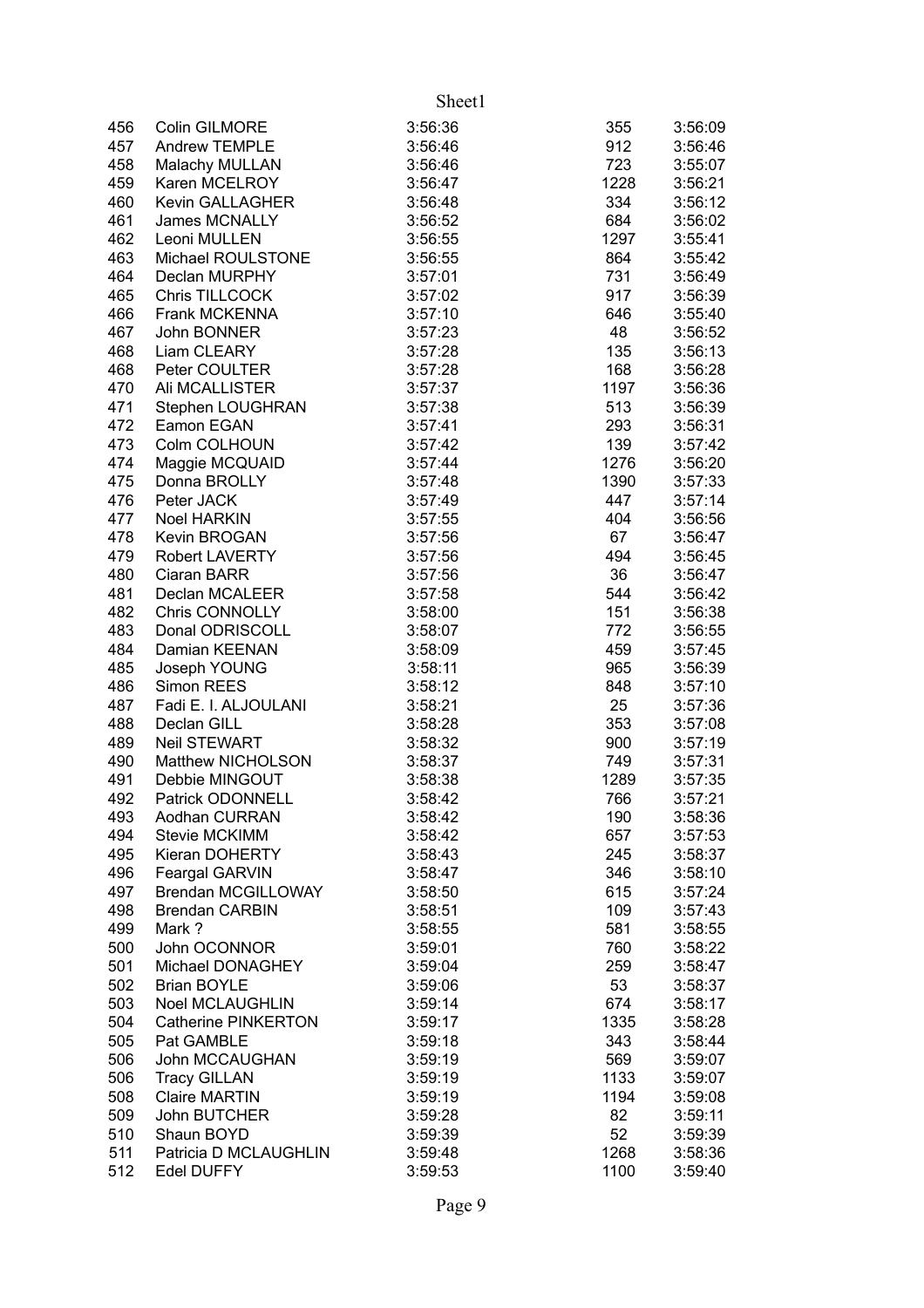|            |                                      | Sheet1             |             |                    |
|------------|--------------------------------------|--------------------|-------------|--------------------|
| 513        | Steven KELLY                         | 3:59:54            | 473         | 3:58:57            |
| 514        | Nigel WARD                           | 3:59:54            | 945         | 3:59:04            |
| 515        | Pacer                                | 3:59:55            | 1413        | 3:59:21            |
| 516        | Shaun MCLAUGHLIN                     | 3:59:55            | 675         | 3:59:22            |
| 517        | Aaron ELLIS                          | 4:00:11            | 296         | 3:59:50            |
| 518        | Marie MULLEN                         | 4:00:17            | 1298        | 3:59:55            |
| 519        | Pauline KAVANAGHS                    | 4:00:30            | 1162        | 3:59:51            |
| 520        | Sandra MAYNE                         | 4:00:41            | 1196        | 3:59:38            |
| 521        | <b>Mark BURNS</b>                    | 4:00:52            | 79          | 4:00:08            |
| 522        | Ryan CATHCART                        | 4:00:54            | 129         | 4:00:10            |
| 523        | Kevin ODOHERTY                       | 4:01:04            | 763         | 4:00:21            |
| 524        | Pauline MULLAN                       | 4:01:11            | 1296        | 4:00:39            |
| 525        | Drew FOWLER                          | 4:01:21            | 320         | 4:00:59            |
| 526        | Raymond WHALLEY                      | 4:01:22            | 948         | 4:01:06            |
| 527        | William NOBLE                        | 4:01:42            | 752         | 4:00:13            |
| 528        | William OKANE                        | 4:01:52            | 788         | 4:00:44            |
| 529        | Edel MCCARTHY                        | 4:01:59            | 1208        | 4:01:59            |
| 530        | Ciaran BOVAIRD                       | 4:02:02            | 50          | 4:00:52            |
| 531        | Colin CONWAY                         | 4:02:08            | 160         | 4:01:28            |
| 532        | Louise FRIEL                         | 4:02:09            | 8           | 4:01:17            |
| 533        | <b>Robert MURRAY</b>                 | 4:02:10            | 740         | 4:01:29            |
| 534        | Shane MCCORMICK                      | 4:02:11            | 577         | 4:01:13            |
| 535        | Joe GALLEN                           | 4:02:23            | 340         | 4:01:06            |
| 536        | <b>Colette MIELE</b>                 | 4:02:39            | 1285        | 4:02:25            |
| 537        | Declan GALLAGHER                     | 4:02:41            | 329         | 4:01:59            |
| 538        | Damien KELLY                         | 4:02:56            | 463         | 4:01:35            |
| 539        | Lisa LAMBERTON                       | 4:02:56            | 1180        | 4:02:17            |
| 540        | Dominic WATT                         | 4:03:01            | 947         | 4:02:27            |
| 541        | Paul COLHOUN                         | 4:03:13            | 140         | 4:02:34            |
| 542        | Malachy DUNLEAVEY                    | 4:03:27            | 283         | 4:03:05            |
| 543        | Damien PATTON                        | 4:03:27            | 806         | 4:03:06            |
| 544        | James KELLY                          | 4:03:34            | 465         | 4:02:00            |
| 545        | Thomas MCKINSTRY<br>Carol-Ann HARKIN | 4:03:38            | 660         | 4:02:57            |
| 546<br>547 | Paul GALLAGHER                       | 4:03:40<br>4:03:51 | 1139<br>337 | 4:02:55<br>4:02:57 |
| 548        | Maoliosa MCHUGH                      | 4:03:53            | 638         | 4:03:00            |
| 549        | <b>Bridin FLANAGAN</b>               | 4:03:54            | 1117        | 4:03:14            |
| 550        | Irene DOWNEY                         | 4:04:20            | 1094        | 4:03:54            |
| 551        | <b>Colin CAMPBELL</b>                | 4:04:36            | 95          | 4:03:21            |
| 552        | <b>Grainne REED</b>                  | 4:04:41            | 1345        | 4:03:41            |
| 553        | <b>Isobel DURKAN</b>                 | 4:04:41            | 1105        | 4:04:03            |
| 554        | Eileen JACK                          | 4:04:46            | 1157        | 4:03:42            |
| 555        | Jan UNKURI                           | 4:04:58            | 931         | 4:04:03            |
| 556        | Jacqui TIMONEY                       | 4:05:00            | 1374        | 4:04:47            |
| 557        | Amanda BARR                          | 4:05:00            | 1010        | 4:04:48            |
| 558        | Liam CLARKE                          | 4:05:04            | 133         | 4:04:32            |
| 559        | John OBRIEN                          | 4:05:05            | 755         | 4:04:22            |
| 560        | Shauna BOYD                          | 4:05:13            | 1024        | 4:04:12            |
| 561        | Des                                  | 4:05:28            | 1204        | 4:04:53            |
| 562        | Mark DINSMORE                        | 4:05:35            | 226         | 4:05:02            |
| 563        | <b>Kevin GALLAGHER</b>               | 4:05:47            | 333         | 4:04:34            |
| 564        | Georgie HARKIN                       | 4:05:50            | 402         | 4:05:10            |
| 565        | <b>Stephanie HENRY</b>               | 4:05:56            | 1147        | 4:05:32            |
| 566        | <b>Charlene DORNAN</b>               | 4:05:56            | 1092        | 4:05:11            |
| 567        | Darren REID                          | 4:05:57            | 849         | 4:05:57            |
| 568        | Eugene WINTERS                       | 4:06:09            | 954         | 4:05:04            |
| 569        | Maurice CORRIGAN                     | 4:06:24            | 166         | 4:05:21            |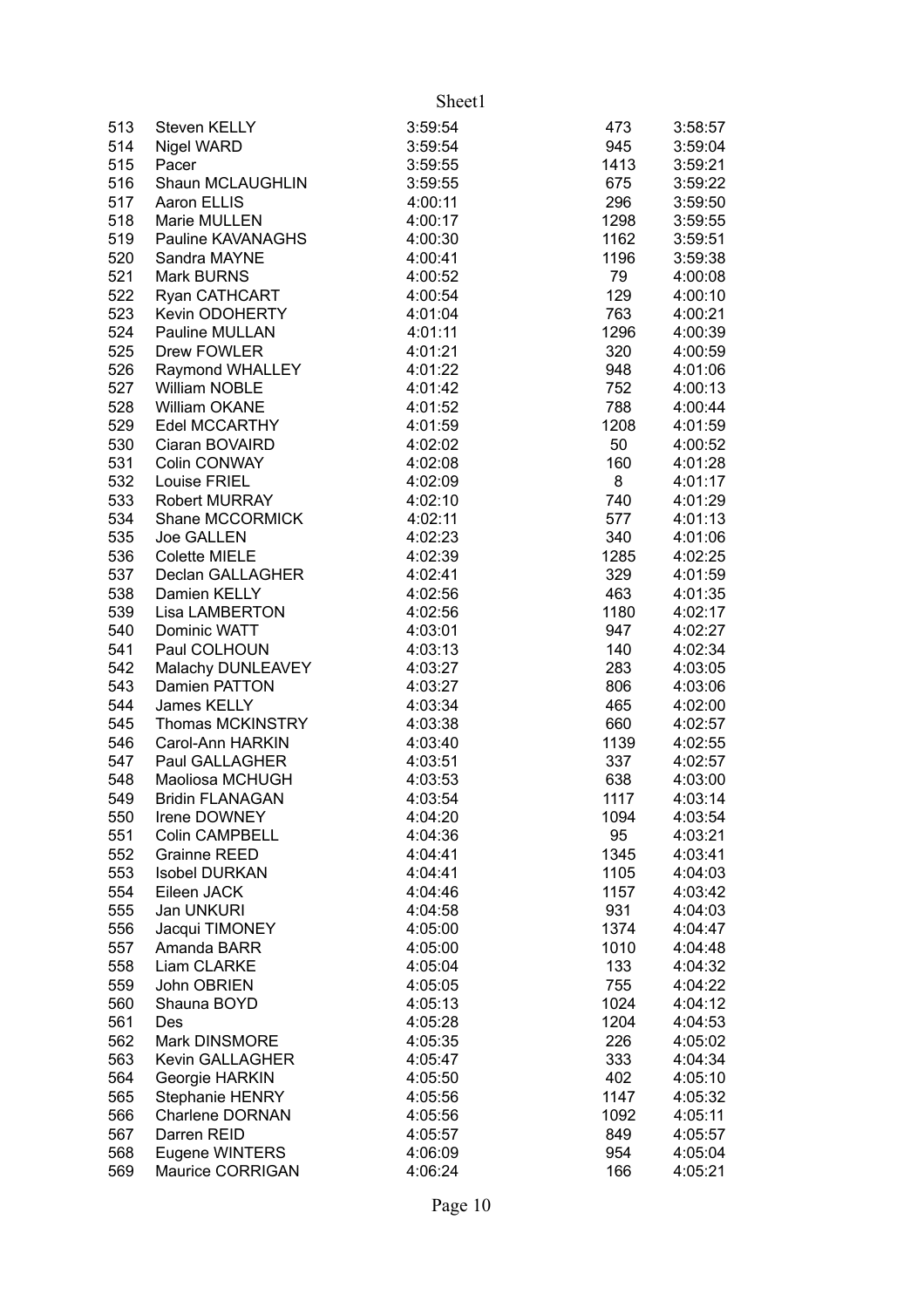|            |                                           | Sheet1             |             |                    |
|------------|-------------------------------------------|--------------------|-------------|--------------------|
| 570        | Peter GRIMES                              | 4:06:34            | 382         | 4:06:11            |
| 571        | Katrina MCCONOLOGUE                       | 4:06:47            | 1219        | 4:05:44            |
| 572        | David MAGEE                               | 4:06:53            | 526         | 4:06:08            |
| 573        | Damien POWER                              | 4:07:02            | 821         | 4:05:39            |
| 574        | Christian Antonio FORTES O'NE             | 4:07:14            | 319         | 4:06:23            |
| 575        | Laura COLHOUN                             | 4:07:20            | 1050        | 4:07:14            |
| 576        | <b>Clive NESBITT</b>                      | 4:07:28            | 747         | 4:06:22            |
| 577        | Chris WARD                                | 4:07:37            | 943         | 4:06:23            |
| 578        | Sean BARTON                               | 4:07:52            | 38          | 4:07:10            |
| 579        | John Joe MCALINDEN                        | 4:07:57            | 545         | 4:07:03            |
| 580        | <b>Alison FARQUHAR</b>                    | 4:07:57            | 1111        | 4:07:25            |
| 581        | Susan MCDOWELL                            | 4:08:05            | 1226        | 4:07:23            |
| 582        | James KNOX                                | 4:08:09            | 489         | 4:07:37            |
| 583        | Charise BOAL                              | 4:08:27            | 1018        | 4:07:24            |
| 584        | Gerard LUNDY                              | 4:08:34            | 514         | 4:07:44            |
| 585        | Anthony MCDAID                            | 4:08:43            | 589         | 4:08:12            |
| 586        | Pacer                                     | 4:08:43            | 1424        | 4:08:35            |
| 587        | Martin DILLON                             | 4:08:56            | 224         | 4:08:48            |
| 588        | Alan GUNN                                 | 4:09:03            | 386         | 4:08:22            |
| 589        | Mark MCINTYRE                             | 4:09:05            | 640         | 4:07:48            |
| 590        | <b>Nick WILSON</b>                        | 4:09:23            | 953         | 4:08:19            |
| 591        | Michael O'NEILL                           | 4:09:29            | 1406        | 4:08:11            |
| 592        | Rory CONVERY                              | 4:09:53            | 158         | 4:09:24            |
| 592        | Mark LIEGHIO                              | 4:09:53            | 501         | 4:09:53            |
| 594        | Michael KANE                              | 4:09:57            | 453         | 4:08:44            |
| 595        | Seamus MCCONNELLOGUE                      | 4:10:11            | 575         | 4:09:40            |
| 596        | Stewart JOHNSON                           | 4:10:11            | 449         | 4:09:40            |
| 597        | Stephen BRASIER                           | 4:10:31            | 59          | 4:09:51            |
| 598        | Samantha ONEILL                           | 4:10:44            | 1328        | 4:09:45            |
| 599        | Linda REYNOLDS                            | 4:10:49            | 1348        | 4:10:11            |
| 600        | Harry MCNULTY                             | 4:10:49            | 691         | 4:10:02            |
| 601        | Rosaleen DOHERTY                          | 4:10:49            | 1089        | 4:10:02            |
| 602        | <b>Emmett WRAY</b>                        | 4:11:04            | 959         | 4:10:26            |
| 603        | Diane SHERIDAN                            | 4:11:11            | 1358        | 4:10:20            |
| 604        | Dessie GIBSON                             | 4:11:15            | 350         | 4:10:13            |
| 605        | Kelda GIBSON                              | 4:11:15            | 1130        | 4:10:13            |
| 606        | Stephen DUNN                              | 4:11:15            | 288         | 4:10:56            |
| 607        | John A MULLEN                             | 4:11:22            | 728         | 4:11:00            |
| 608        | Michelle GALLAGHER                        | 4:11:31            | 1126        | 4:10:44            |
| 609<br>610 | <b>John GERAGHTY</b>                      | 4:11:50            | 348         | 4:10:57            |
| 611        | Margaret MCGLYNN<br><b>Shane KERRIGAN</b> | 4:12:16<br>4:12:33 | 1242<br>481 | 4:11:28<br>4:11:16 |
| 612        | Kevin MCGOWAN                             | 4:12:42            | 625         | 4:11:24            |
| 613        | Annmarie ROCHE                            | 4:12:43            | 1350        | 4:12:06            |
| 614        | Ciaran HANNA                              | 4:13:07            | 396         | 4:12:10            |
| 615        | Gareth MELLON                             | 4:13:09            | 702         | 4:12:30            |
| 616        | Barbara MCCARRY                           | 4:13:17            | 1206        | 4:12:30            |
| 617        | Paula COSGROVE                            | 4:13:18            | 1060        | 4:11:49            |
| 618        | Edel FLANAGAN                             | 4:13:36            | 1118        | 4:13:36            |
| 619        | Geoff GLASS                               | 4:13:38            | 356         | 4:12:08            |
| 620        | <b>Brian MURRAY</b>                       | 4:13:44            | 737         | 4:13:06            |
| 621        | Keith GORMAN                              | 4:13:54            | 368         | 4:13:43            |
| 622        | Eugene DUNN                               | 4:14:02            | 287         | 4:13:01            |
| 623        | Andy GRIFFIN                              | 4:14:02            | 379         | 4:12:59            |
| 624        | Carol MCGUINNESS                          | 4:14:02            | 1245        | 4:13:02            |
| 625        | Patricia MULLIN                           | 4:14:03            | 1299        | 4:13:12            |
| 626        | Ciaran CONCANNON                          | 4:14:04            | 148         | 4:12:58            |
|            |                                           |                    |             |                    |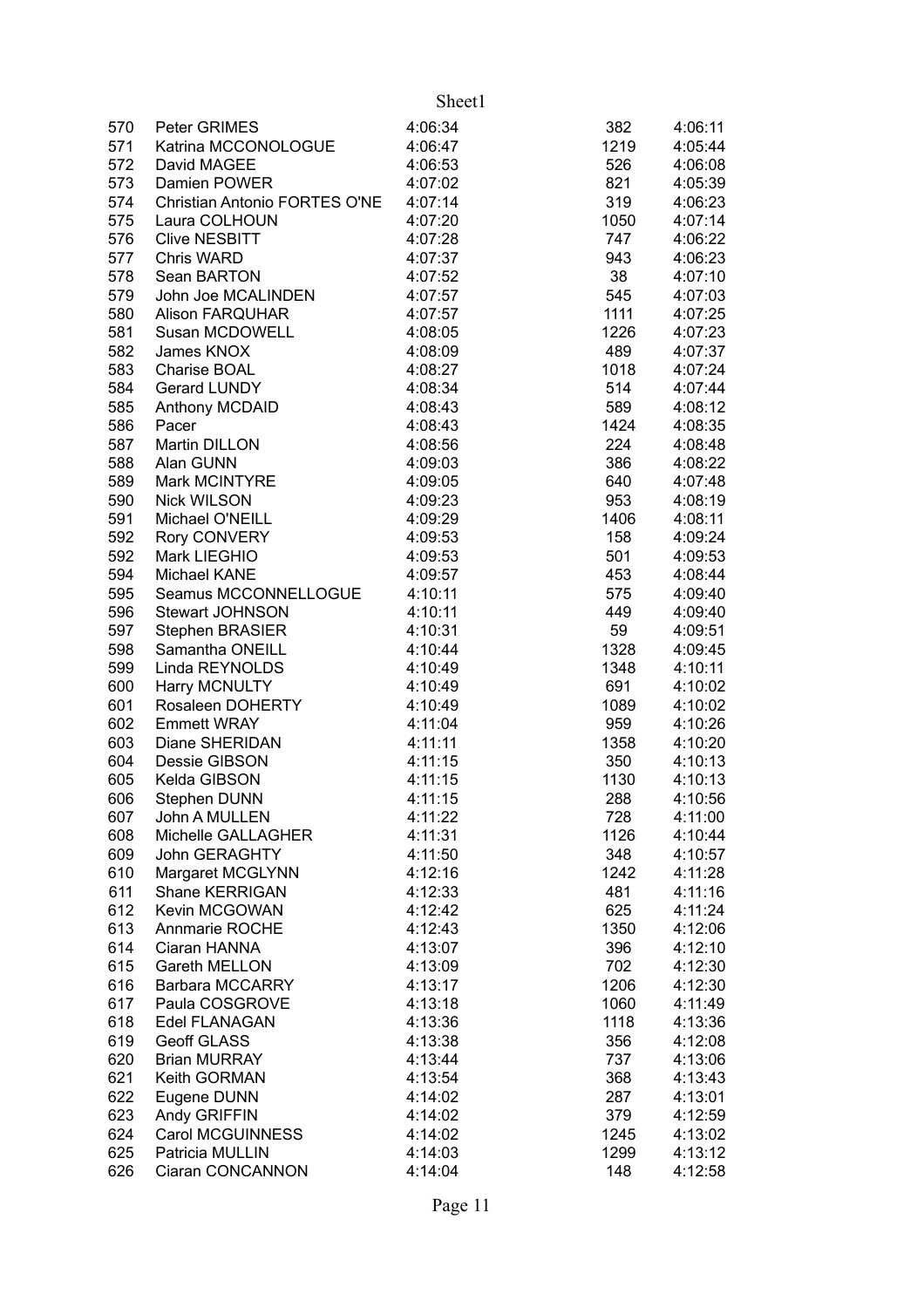|     |                           | Sheet1  |      |         |
|-----|---------------------------|---------|------|---------|
| 627 | Sharon AVERY              | 4:14:06 | 1007 | 4:13:07 |
| 628 | <b>Antionette CURRAN</b>  | 4:14:12 | 1070 | 4:13:21 |
| 629 | John Ryan MCLAUGHLIN      | 4:14:15 | 669  | 4:13:47 |
| 630 | <b>Kevin DOHERTY</b>      | 4:14:15 | 243  | 4:13:11 |
| 631 | Donal EGAN                | 4:14:26 | 294  | 4:14:06 |
| 632 | Ruairi GORMAN             | 4:14:26 | 370  | 4:14:06 |
| 633 | Pacer                     | 4:14:32 | 1414 | 4:13:42 |
| 634 | Sam HOGG                  | 4:14:34 | 428  | 4:13:24 |
| 635 | Pacer                     | 4:14:37 | 1412 | 4:13:48 |
| 636 | Stephen MCLAUGHLIN        | 4:14:41 | 676  | 4:13:41 |
| 637 | Sonya ODONNELL            | 4:14:43 | 1315 | 4:13:49 |
| 638 | Noel ADAIR                | 4:14:47 | 23   | 4:13:44 |
| 639 | Mark MULLAN               | 4:14:50 | 725  | 4:14:27 |
| 640 | Conor KELLY               | 4:14:50 | 462  | 4:13:41 |
| 641 | <b>Chris SHIELDS</b>      | 4:14:54 | 883  | 4:14:54 |
| 642 | Jacqueline MCINTYRE       | 4:14:55 | 1250 | 4:13:29 |
| 643 | Siobhan TAYLOR            | 4:14:55 | 1370 | 4:13:30 |
| 644 | Anna DUFFY                | 4:15:37 | 1097 | 4:14:43 |
| 645 | Eugene MCGOVERN           | 4:15:41 | 624  | 4:15:00 |
| 646 | Damian MCLAUGHLIN         | 4:15:42 | 677  | 4:14:58 |
| 647 | Roy BUCHANAN              | 4:15:51 | 74   | 4:15:33 |
| 648 | Declan MCALLISTER         | 4:15:52 | 546  | 4:14:47 |
| 649 | <b>Niall MAGUIRE</b>      | 4:15:56 | 530  | 4:15:12 |
| 650 | <b>Glenn CARSON</b>       | 4:15:59 | 123  | 4:15:21 |
| 651 | Ray MCGUINNESS            | 4:16:00 | 635  | 4:15:58 |
| 652 | Mary KINDLON              | 4:16:07 | 1172 | 4:16:07 |
| 653 | Siobhan CASSIDY           | 4:16:20 | 1045 | 4:16:07 |
| 654 | Declan LEUNG              | 4:16:21 | 499  | 4:15:05 |
| 655 | Mark MCCAULEY             | 4:16:29 | 572  | 4:15:46 |
| 656 | Roisin MCCAULEY           | 4:16:29 | 1210 | 4:16:29 |
| 657 | John-Paul MCGINLEY        | 4:16:49 | 619  | 4:15:44 |
| 658 | <b>Terry PORTER</b>       | 4:17:01 | 820  | 4:16:46 |
| 659 | Paul MELARKEY             | 4:17:16 | 700  | 4:16:22 |
| 660 | Declan MCDONAGH           | 4:17:34 | 594  | 4:16:23 |
| 661 | Aidan MCKENNA             | 4:17:39 | 645  | 4:16:08 |
| 662 | <b>Andrew WRAITH</b>      | 4:17:43 | 958  | 4:16:57 |
| 663 | <b>Robert USHER</b>       | 4:17:44 | 932  | 4:16:54 |
| 664 | <b>Stephen PRICE</b>      | 4:17:51 | 827  | 4:16:22 |
| 665 | Paul HENRY                | 4:18:03 | 419  | 4:17:30 |
| 666 | Lorraine CARLIN           | 4:18:10 | 1040 | 4:18:06 |
| 667 | Alan HEALY                | 4:18:19 | 413  | 4:17:09 |
| 668 | Michael MCCABE            | 4:18:26 | 556  | 4:17:16 |
| 669 | <b>Brigid QUINN</b>       | 4:18:28 | 1340 | 4:18:02 |
| 670 | Jonathan LINDSAY          | 4:18:31 | 503  | 4:17:25 |
| 671 | <b>Dermot MAGUIRE</b>     | 4:18:44 | 528  | 4:17:21 |
| 672 | Martina HODGES            | 4:18:46 | 1151 | 4:17:59 |
| 673 | <b>Stacey MCGURK</b>      | 4:19:03 | 1249 | 4:18:09 |
| 674 | <b>Bernadette O'BRIEN</b> | 4:19:09 | 19   | 4:17:45 |
| 675 | Maire GEOGHEGAN           | 4:19:09 | 1128 | 4:17:38 |
| 676 | Carol MCLAUGHLIN          | 4:19:11 | 1263 | 4:18:10 |
| 677 | <b>Wilben TONACAO</b>     | 4:19:12 | 921  | 4:17:50 |
| 678 | Fiona DEVLIN              | 4:19:13 | 1080 | 4:18:51 |
| 679 | <b>Kevin DUFFY</b>        | 4:19:29 | 274  | 4:18:15 |
| 680 | David KEARNEY             | 4:19:33 | 457  | 4:18:51 |
| 681 | Kevin MCLAUGHLIN          | 4:19:45 | 671  | 4:19:30 |
| 682 | Ryan MCCASKIE             | 4:19:45 | 568  | 4:18:34 |
| 683 | Louise FINLAY             | 4:19:46 | 1116 | 4:19:12 |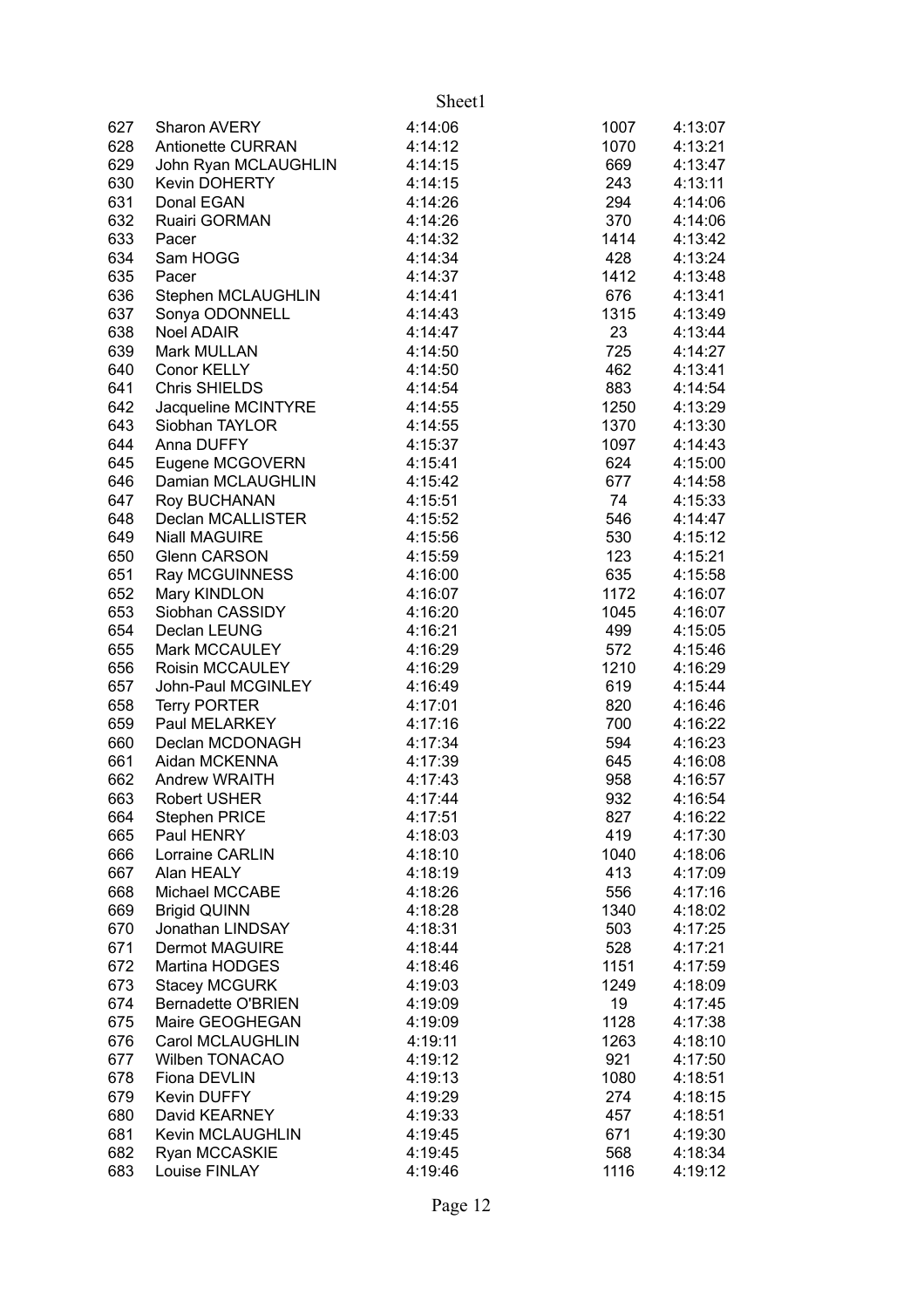|     |                        | Sheet1  |      |         |
|-----|------------------------|---------|------|---------|
| 684 | Caitriona DOHERTY      | 4:19:54 | 1084 | 4:18:54 |
| 685 | Neal COOKE             | 4:20:03 | 163  | 4:19:39 |
| 686 | Simon MAHER            | 4:20:08 | 532  | 4:20:08 |
| 687 | Steven McGOWAN         | 4:20:22 | 16   | 4:19:20 |
| 688 | <b>Roisin TRAINOR</b>  | 4:20:30 | 1377 | 4:19:07 |
| 689 | Paul CONCANNON         | 4:20:31 | 147  | 4:19:55 |
| 690 | Rachel QUINN           | 4:20:38 | 1342 | 4:19:57 |
| 691 | Paul WOODS             | 4:20:39 | 957  | 4:20:28 |
| 692 | <b>Roisin CATNEY</b>   | 4:20:48 | 1048 | 4:19:27 |
| 693 | Stephen STEWART        | 4:20:54 | 902  | 4:20:20 |
| 694 | Peter BROWN            | 4:20:56 | 71   | 4:20:52 |
| 695 | <b>Frank FERNS</b>     | 4:21:00 | 307  | 4:20:19 |
| 696 | <b>Conor HAYES</b>     | 4:21:06 | 412  | 4:20:54 |
| 697 | <b>Brian YOUNG</b>     | 4:21:19 | 964  | 4:20:15 |
| 698 | Sean CONLON            | 4:21:21 | 150  | 4:21:02 |
| 699 | <b>Gerard MARTIN</b>   | 4:21:26 | 539  | 4:20:58 |
| 700 | Michael CARTIN         | 4:21:30 | 124  | 4:20:45 |
| 701 | Shane Chops MULLAN     | 4:21:36 | 727  | 4:20:26 |
| 702 | David James PORTER     | 4:21:38 | 817  | 4:20:52 |
| 703 | Gerry CONNOR           | 4:21:41 | 154  | 4:20:25 |
| 704 | Mark                   | 4:21:58 | 714  | 4:21:10 |
| 705 | Jane MCGINTY           | 4:22:19 | 1237 | 4:21:20 |
| 706 | Paul MCGUCKIN          | 4:22:26 | 632  | 4:22:06 |
| 707 | <b>Barry OFLYNN</b>    | 4:22:26 | 775  | 4:22:08 |
| 708 | Caoimhe MCGEEHAN       | 4:23:04 | 1231 | 4:22:15 |
| 709 | Michaela DOHERTY       | 4:23:08 | 1087 | 4:22:12 |
| 710 | Eoghan ÓGRÁDA          | 4:23:44 | 776  | 4:23:26 |
| 711 | Michelle PORTER        | 4:23:51 | 1337 | 4:23:05 |
| 712 | John MCCAULEY          | 4:23:58 | 571  | 4:22:35 |
| 713 | Anne MCMANUS           | 4:24:10 | 1273 | 4:22:54 |
| 714 | Annette HEANEY         | 4:24:12 | 1143 | 4:23:43 |
| 715 | <b>Gemma MCGUIRK</b>   | 4:24:33 | 1248 | 4:23:48 |
| 716 | Alina MCLAUGHLIN       | 4:24:41 | 1261 | 4:23:49 |
| 717 | <b>Gerry DOHERTY</b>   | 4:25:00 | 240  | 4:23:41 |
| 718 | George HULL            | 4:25:04 | 434  | 4:24:08 |
| 719 | <b>Ryan GALLAGHER</b>  | 4:25:06 | 339  | 4:24:53 |
| 720 | Nisha CONAGHAN         | 4:25:06 | 1053 | 4:24:55 |
| 721 | Mark YOUNG             | 4:25:10 | 966  | 4:23:39 |
| 722 | <b>Stephen ROBERTS</b> | 4:25:31 | 859  | 4:24:10 |
| 723 | Aine TAYLOR            | 4:25:54 | 1368 | 4:25:19 |
| 724 | Pauline TITIER         | 4:25:58 | 1375 | 4:25:15 |
| 725 | Mark ROWNTREE          | 4:25:59 | 867  | 4:24:38 |
| 726 | Lisa CARLIN            | 4:26:11 | 1039 | 4:25:09 |
| 727 | Seamus CROSSAN         | 4:26:26 | 185  | 4:26:26 |
| 728 | Keith MCGILLOWAY       | 4:26:31 | 617  | 4:25:10 |
| 729 | <b>Kevin CRUMLEY</b>   | 4:26:56 | 186  | 4:25:41 |
| 730 | David RUSHE            | 4:27:12 | 869  | 4:27:07 |
| 731 | Laura HIGGINS          | 4:27:26 | 1149 | 4:27:21 |
| 732 | Packie BONER           | 4:27:26 | 47   | 4:26:30 |
| 733 | Dympna BONER           | 4:27:26 | 1021 | 4:26:32 |
| 734 | Laura TOMAN            | 4:27:28 | 1376 | 4:26:01 |
| 735 | Peter MIDLETON         | 4:27:32 | 705  | 4:26:05 |
| 736 | Neil CASEY             | 4:27:36 | 125  | 4:26:30 |
| 737 | James THOMPSON         | 4:27:50 | 914  | 4:26:50 |
| 738 | <b>Brenda MULLAN</b>   | 4:27:57 | 1295 | 4:27:57 |
| 739 | <b>Eddie CARLIN</b>    | 4:27:57 | 111  | 4:27:04 |
| 740 | Anthony MCKENNA        | 4:27:57 | 650  | 4:27:32 |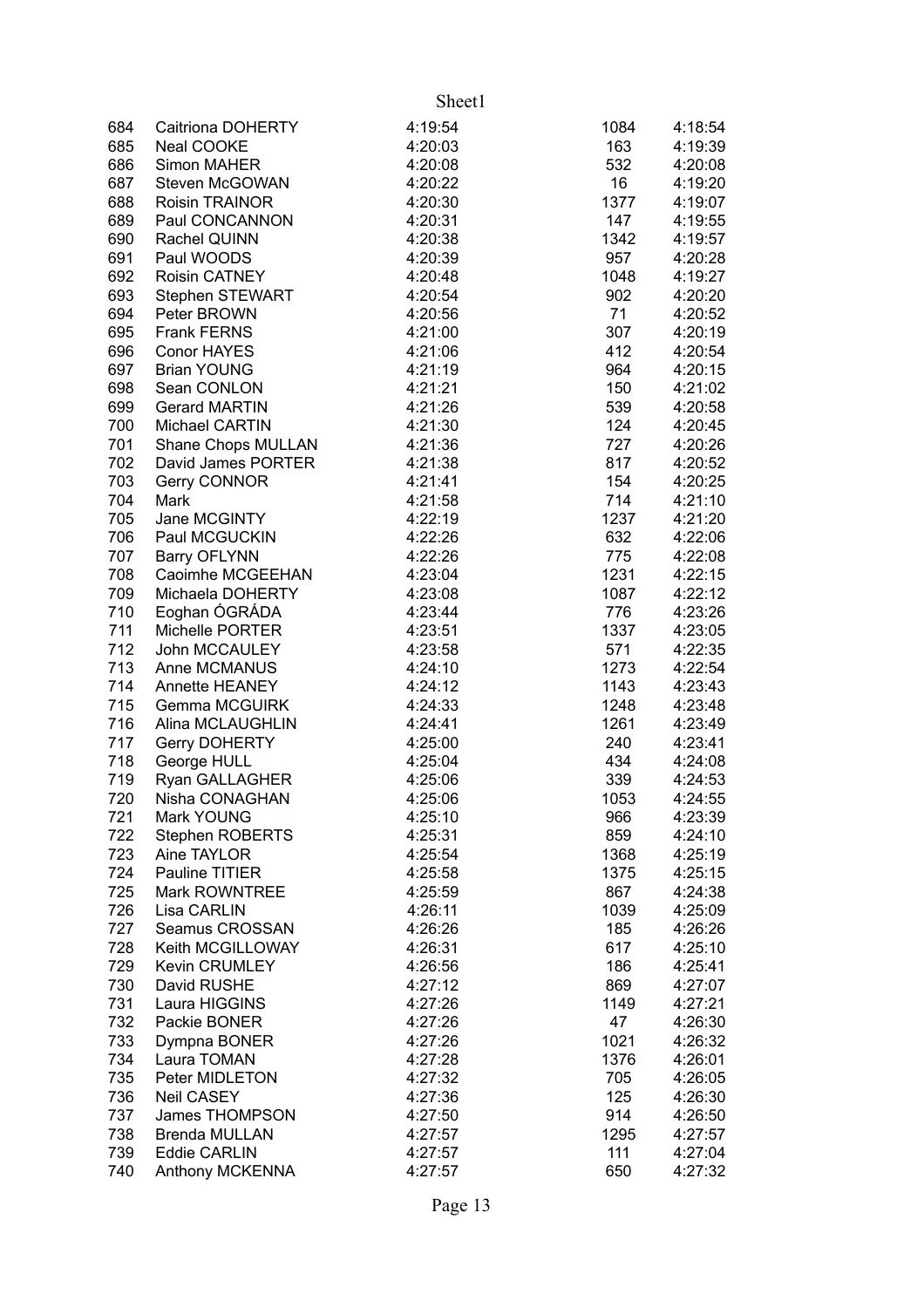|     |                         | Sheet1  |      |         |
|-----|-------------------------|---------|------|---------|
| 741 | Mairead MCSORLEY        | 4:28:04 | 1277 | 4:26:52 |
| 742 | Michael MCKEOWN         | 4:28:10 | 652  | 4:27:30 |
| 743 | Damien CALDWELL         | 4:28:14 | 86   | 4:26:57 |
| 744 | Joanne CARLIN           | 4:28:16 | 1038 | 4:27:00 |
| 745 | Paul LYNCH              | 4:28:18 | 518  | 4:27:54 |
| 746 | <b>Gary MURPHY</b>      | 4:28:19 | 734  | 4:27:03 |
| 747 | <b>Annmarie DALTON</b>  | 4:28:24 | 1073 | 4:27:26 |
| 748 | <b>Gary FERRY</b>       | 4:28:24 | 310  | 4:27:14 |
| 749 | Dara BOLD               | 4:28:25 | 1019 | 4:28:08 |
| 750 | Iryna KENNEDY           | 4:28:26 | 1169 | 4:28:05 |
| 751 | Andy BURROWS            | 4:28:30 | 80   | 4:27:30 |
| 751 | Ciara MCGILLOWAY        | 4:28:30 | 1234 | 4:27:30 |
| 753 | <b>Kevin WARD</b>       | 4:28:30 | 944  | 4:28:17 |
| 754 | Dara KEELEY             | 4:28:38 | 458  | 4:27:51 |
| 755 | <b>Helen MCDOWELL</b>   | 4:28:39 | 1225 | 4:27:34 |
| 756 | <b>Christina FERRY</b>  | 4:28:39 | 1115 | 4:27:33 |
| 757 | Deigh REID              | 4:28:44 | 850  | 4:28:35 |
| 758 | Gina TAYLOR             | 4:28:44 | 1369 | 4:28:03 |
| 759 | Goretti MARLEY          | 4:28:53 | 1193 | 4:27:59 |
| 760 | Philip GORMLEY          | 4:28:54 | 371  | 4:28:01 |
| 761 | Kieran STEVENSON        | 4:28:54 | 898  | 4:28:02 |
| 762 | Mark TAYLOR             | 4:28:54 | 910  | 4:28:02 |
| 763 | Joseph QUIGLEY          | 4:28:59 | 833  | 4:27:56 |
| 764 | Eileen MCCAW            | 4:29:02 | 1211 | 4:28:14 |
| 765 | Rhonda BOND             | 4:29:16 | 1020 | 4:28:26 |
| 766 | Sabrina WADE            | 4:29:21 | 1378 | 4:28:21 |
| 767 | <b>Chris LYNCH</b>      | 4:29:23 | 516  | 4:27:59 |
| 768 | Eimear MCCRACKEN        | 4:29:31 | 1221 | 4:29:31 |
| 769 | Siobhan MCATEER         | 4:29:31 | 1199 | 4:28:19 |
| 770 | <b>Noel MCCARNEY</b>    | 4:29:35 | 564  | 4:28:00 |
| 771 | <b>Kerry DOHERTY</b>    | 4:29:40 | 1086 | 4:28:50 |
| 772 | Georgina JAMES          | 4:29:41 | 1158 | 4:28:52 |
| 773 | Seb MINGOUT             | 4:29:42 | 707  | 4:28:37 |
| 774 | Eunan MAGEE             | 4:29:43 | 527  | 4:29:03 |
| 775 | Michael ONEILL          | 4:29:55 | 800  | 4:28:16 |
| 776 | Margaret ODONNELL       | 4:30:01 | 1313 | 4:28:57 |
| 777 | <b>Joy TEGART</b>       | 4:30:02 | 1372 | 4:29:17 |
| 778 | Pacer                   | 4:30:02 | 1417 | 4:28:43 |
| 779 | Michael WALKER          | 4:30:02 | 940  | 4:29:19 |
| 780 | Pacer                   | 4:30:06 | 1421 | 4:28:47 |
| 781 | Ciaran MCLAUGHLIN       | 4:30:37 | 665  | 4:29:41 |
| 782 | Cormac CAMPBELL         | 4:30:39 | 96   | 4:30:14 |
| 782 | Andrea WILSON           | 4:30:39 | 1386 | 4:30:14 |
| 784 | Sinead WILSON           | 4:30:39 | 1387 | 4:30:15 |
| 785 | Liam MCCONWAY           | 4:30:46 | 576  | 4:30:44 |
| 786 | Anna MCLAUGHLIN         | 4:30:47 | 1269 | 4:29:25 |
| 787 | Anne ELHINNEY           | 4:30:49 | 1109 | 4:29:29 |
| 788 | Niamh MCCARTHY          | 4:31:01 | 1207 | 4:30:52 |
| 789 | Padraig CARBERRY        | 4:31:06 | 108  | 4:30:11 |
| 790 | Maria MCELWAINE         | 4:31:17 | 1229 | 4:29:56 |
| 791 | James GUINN             | 4:31:23 | 385  | 4:30:01 |
| 792 | <b>Jason MCGARRIGLE</b> | 4:31:25 | 609  | 4:30:16 |
| 793 | Jonathan ODGERS         | 4:31:25 | 762  | 4:30:30 |
| 794 | Lisa ODONNELL           | 4:31:33 | 1312 | 4:31:18 |
| 795 | Noeleen MURRAY          | 4:31:35 | 1303 | 4:30:17 |
| 796 | <b>Julie HALTON</b>     | 4:31:47 | 1137 | 4:31:02 |
| 797 | <b>Robert BROWNE</b>    | 4:31:53 | 72   | 4:30:27 |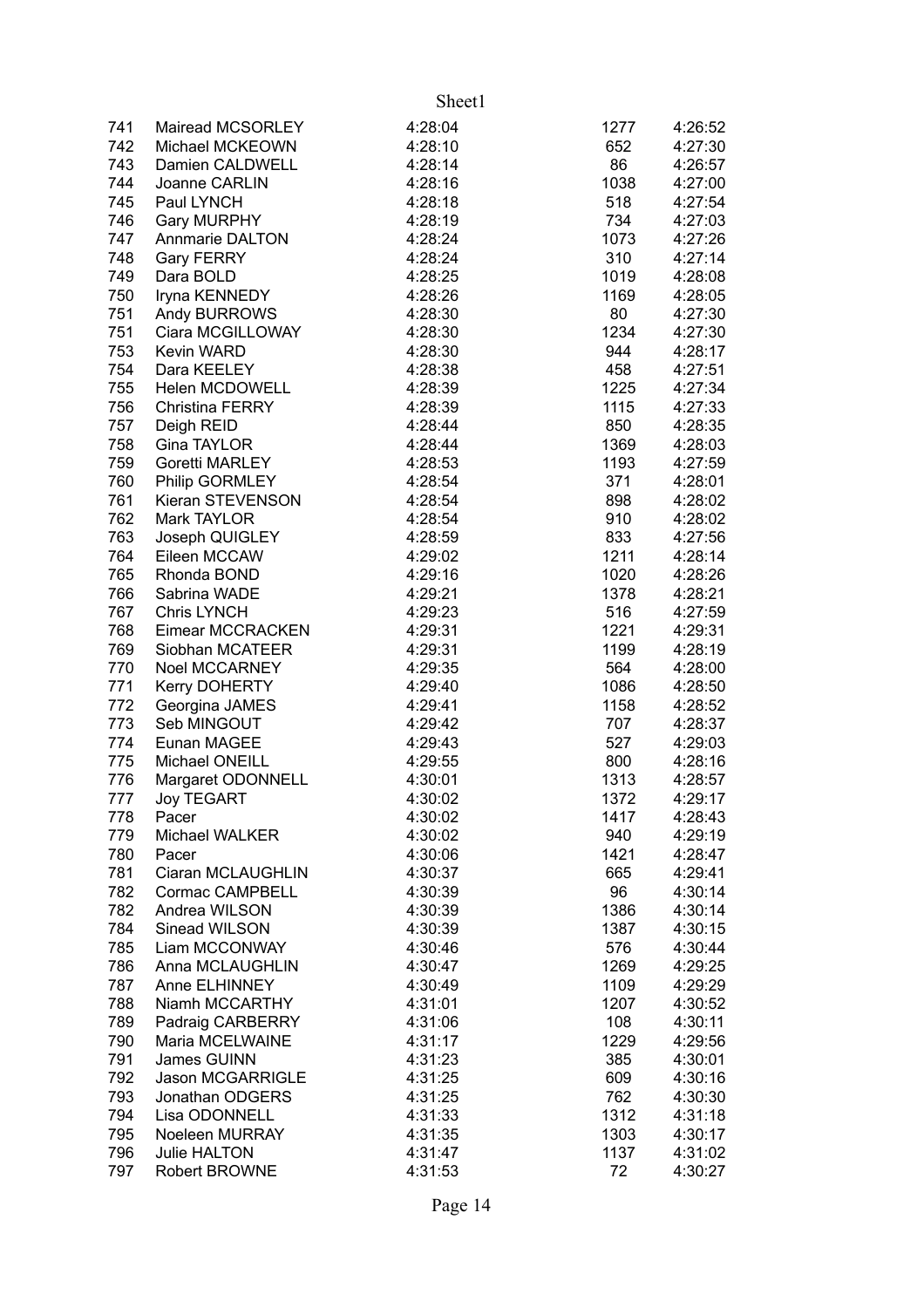|     |                          | Sheet1  |      |         |
|-----|--------------------------|---------|------|---------|
| 798 | <b>Gerard MCMONAGLE</b>  | 4:31:53 | 682  | 4:30:27 |
| 799 | Ann Marie BEATTIE        | 4:32:13 | 1013 | 4:31:33 |
| 800 | <b>Fintan DOHERTY</b>    | 4:32:20 | 236  | 4:31:21 |
| 801 | Maeveen CARROLL          | 4:32:23 | 1041 | 4:31:38 |
| 802 | Kieran COOKE             | 4:32:30 | 162  | 4:31:27 |
| 803 | Gavin DOHERTY            | 4:32:39 | 239  | 4:31:19 |
| 804 | Caroline MILLER          | 4:32:47 | 1287 | 4:32:09 |
| 805 | Karen MCINTYRE           | 4:32:54 | 1251 | 4:32:50 |
| 806 | Amy DEVLIN               | 4:33:13 | 1079 | 4:32:16 |
| 807 | Stephen MCCABE           | 4:33:16 | 557  | 4:32:26 |
| 808 | Conn ONEILL              | 4:33:33 | 794  | 4:32:35 |
| 809 | Jarlath FIELDS           | 4:33:34 | 312  | 4:32:36 |
| 810 | <b>Brid MCGINTY</b>      | 4:33:58 | 1236 | 4:32:59 |
| 811 | Mark MCLAUGHLIN          | 4:34:19 | 673  | 4:33:42 |
| 812 | Sinead COYLE             | 4:34:19 | 1062 | 4:33:46 |
| 813 | Jennifer BECKETT         | 4:34:23 | 1014 | 4:33:12 |
| 814 | Stephen DORNAN           | 4:34:33 | 264  | 4:33:01 |
| 815 | Leona CARSON             | 4:34:36 | 1044 | 4:33:12 |
| 816 | Peadar MCGEE             | 4:34:36 | 611  | 4:33:05 |
| 817 | Stephanie OLPHERT        | 4:34:42 | 1322 | 4:34:08 |
| 818 | Martin DUNLOP            | 4:34:53 | 285  | 4:33:34 |
| 819 | <b>Steve LIVINGSTONE</b> | 4:35:25 | 506  | 4:34:47 |
| 820 | Diane WOODS              | 4:35:33 | 1388 | 4:35:14 |
| 821 | Conall BELL              | 4:35:36 | 1395 | 4:34:24 |
| 822 | Honor SLATTERY           | 4:36:21 | 1361 | 4:34:58 |
| 823 | Michael HARP             | 4:36:30 | 407  | 4:35:12 |
| 824 | Morgan MCGUIGAN          | 4:36:32 | 1244 | 4:35:31 |
| 825 | Lucy ONEILL              | 4:36:32 | 1327 | 4:35:31 |
| 826 | Keelin KELLY             | 4:36:43 | 1165 | 4:35:31 |
| 827 | Jonathan DAVIS           | 4:36:54 | 207  | 4:36:32 |
| 828 | <b>Kevin QUINN</b>       | 4:36:55 | 839  | 4:36:16 |
| 829 | Gordon HAMILL            | 4:36:55 | 389  | 4:36:07 |
| 830 | <b>Richard HOLMES</b>    | 4:36:58 | 500  | 4:34:47 |
| 831 | <b>Wendy NAIL</b>        | 4:36:58 | 1304 | 4:35:37 |
| 832 | Sean BEATTIE             | 4:37:20 | 39   | 4:35:39 |
| 833 | Angela BAGNALL           | 4:37:22 | 1008 | 4:37:22 |
| 834 | Sara HENDERSON           | 4:37:22 | 1145 | 4:36:01 |
| 835 | Janet CURLEY             | 4:37:23 | 1069 | 4:36:01 |
| 835 | <b>Brenda PIERCY</b>     | 4:37:23 | 1334 | 4:36:00 |
| 837 | <b>Gabriel MCAREE</b>    | 4:37:25 | 547  | 4:35:53 |
| 838 | Sarah PINKERTON          | 4:37:39 | 1336 | 4:36:19 |
| 839 | Mary DURKAN              | 4:37:40 | 1106 | 4:37:00 |
| 840 | Oli GLEESON              | 4:37:57 | 360  | 4:37:01 |
| 841 | Mark POWER               | 4:38:08 | 824  | 4:37:24 |
| 842 | Emma KENNEDY             | 4:38:09 | 1168 | 4:37:02 |
| 843 | Peter GLASS              | 4:38:12 | 358  | 4:36:40 |
| 844 | Nicola GALLAGHER         | 4:38:33 | 1127 | 4:37:51 |
| 845 | Karl VON BOTHMER         | 4:38:33 | 934  | 4:37:38 |
| 846 | Colm MCDAID              | 4:38:43 | 590  | 4:38:19 |
| 847 | <b>Brenda QUINN</b>      | 4:38:56 | 1339 | 4:38:07 |
| 848 | Simon McGRATTON          | 4:38:57 | 1393 | 4:38:24 |
| 849 | <b>Gary DEVANE</b>       | 4:39:01 | 213  | 4:37:25 |
| 850 | Shauna BAXTER            | 4:39:03 | 1012 | 4:37:47 |
| 851 | Colette OSULLIVAN        | 4:39:15 | 1330 | 4:38:27 |
| 852 | Veronica MCBRIDE         | 4:39:18 | 1202 | 4:38:19 |
| 853 | John MAILEY              | 4:39:20 | 535  | 4:38:20 |
| 854 | John MCCANDLESS          | 4:39:31 | 562  | 4:38:40 |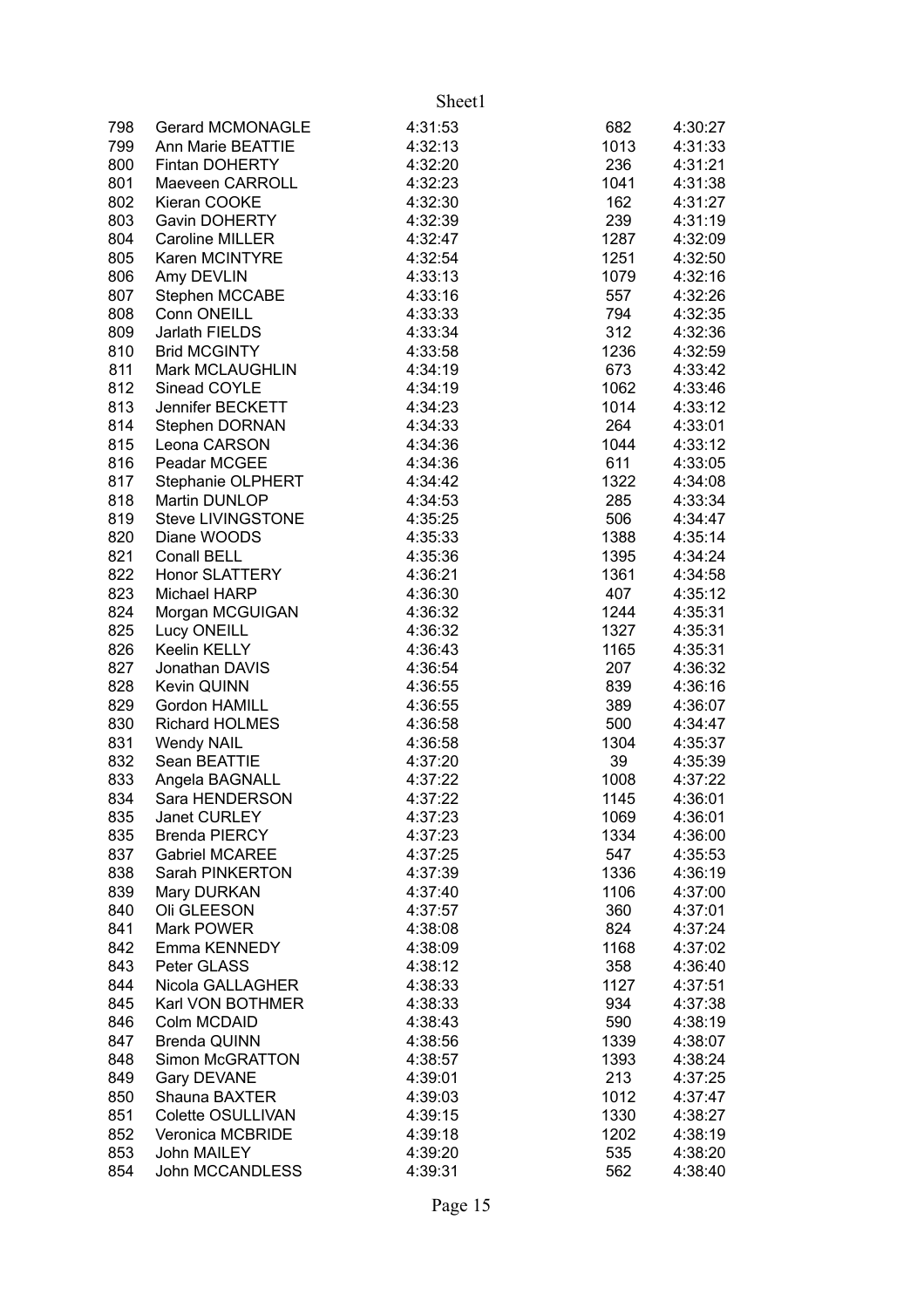|     |                          | Sheet1  |      |         |
|-----|--------------------------|---------|------|---------|
| 855 | Conor FOLEY              | 4:39:32 | 318  | 4:38:08 |
| 856 | <b>Colm MAHONY</b>       | 4:39:37 | 534  | 4:38:15 |
| 857 | Michael FOX              | 4:39:39 | 321  | 4:38:09 |
| 858 | Leon GILLESPIE           | 4:39:45 | 1134 | 4:38:26 |
| 859 | Dawn MACRORY             | 4:39:54 | 1189 | 4:38:57 |
| 860 | Ailéin ÓCLÚMHÁIN         | 4:40:03 | 756  | 4:39:29 |
| 861 | Allan YOUNG              | 4:40:36 | 963  | 4:39:59 |
| 862 | Nicola MCLAUGHLIN        | 4:40:51 | 1267 | 4:39:37 |
| 863 | Chris BROCK              | 4:41:12 | 65   | 4:41:06 |
| 864 | Paul FEGAN               | 4:41:13 | 306  | 4:41:07 |
| 865 | Annmarie PATTON          | 4:41:52 | 1333 | 4:41:30 |
| 866 | <b>Vicky DUNLEAVEY</b>   | 4:41:52 | 1103 | 4:41:30 |
| 867 | Miceal HAUGHIAN          | 4:41:53 | 411  | 4:41:19 |
| 868 | <b>Tim MCCRORY</b>       | 4:42:11 | 582  | 4:41:51 |
| 869 | <b>Timothy PHELAN</b>    | 4:42:50 | 812  | 4:42:24 |
| 870 | Althea CLACKSON          | 4:43:10 | 1049 | 4:43:00 |
| 871 | Martin MURPHY            | 4:43:11 | 736  | 4:41:56 |
| 872 | Damian DOWNEY            | 4:43:23 | 267  | 4:42:31 |
| 873 | Jolene CARSON            | 4:43:44 | 1042 | 4:42:20 |
| 874 | <b>Julie MCKINNEY</b>    | 4:43:51 | 1259 | 4:42:23 |
| 875 | John DUDDY               | 4:43:57 | 271  | 4:42:38 |
| 876 | Johnny GREER             | 4:43:59 | 377  | 4:43:34 |
| 877 | Lucy FOLEY               | 4:44:17 | 1120 | 4:43:52 |
| 878 | Marie MCCOLGAN           | 4:44:21 | 1216 | 4:43:26 |
| 879 | Margaret REID            | 4:44:21 | 1346 | 4:44:21 |
| 880 | Damien COYLE             | 4:44:31 | 170  | 4:42:52 |
| 881 | Kim MILLER               | 4:44:46 | 1288 | 4:44:11 |
| 882 | Laura HINCHLIFF          | 4:44:58 | 1150 | 4:43:25 |
| 883 | Carol MCMENAMIN          | 4:45:09 | 1274 | 4:44:34 |
| 884 | <b>Rhys GLENN</b>        | 4:45:11 | 363  | 4:44:18 |
| 885 | Grainne MCLAUGHLIN       | 4:45:21 | 1266 | 4:44:53 |
| 886 | <b>Barry MCGILLIN</b>    | 4:45:32 | 614  | 4:44:16 |
| 887 | Jarleth TUNNEY           | 4:45:33 | 1394 | 4:44:24 |
| 888 | <b>Alastair RIDDELL</b>  | 4:45:46 | 856  | 4:45:11 |
| 889 | Sheila MCCONNELL         | 4:45:47 | 1218 | 4:45:02 |
| 890 | <b>Judith ROBINSON</b>   | 4:45:48 | 1349 | 4:45:02 |
| 891 | Louis FIELDS             | 4:45:56 | 313  | 4:45:06 |
| 892 | Emma MCLAUGHLIN          | 4:47:08 | 1265 | 4:45:40 |
| 893 | Joanne MCGUINNESS        | 4:47:13 | 1247 | 4:45:44 |
| 894 | Ronan NELIS              | 4:47:16 | 746  | 4:46:06 |
| 895 | Michael HENRY            | 4:47:19 | 418  | 4:46:14 |
| 896 | <b>Lisamarie MAGUIRE</b> | 4:47:30 | 1191 | 4:46:44 |
| 897 | Aine DUFFY               | 4:47:36 | 1096 | 4:46:13 |
| 898 | Emer CONWAY              | 4:48:00 | 1056 | 4:46:37 |
| 899 | Carla DEVINE             | 4:48:10 | 1078 | 4:47:23 |
| 900 | Gareth MCKENNA           | 4:48:30 | 647  | 4:47:09 |
| 901 | Hannah CRAIG             | 4:48:36 | 1065 | 4:48:23 |
| 902 | Paul COMERFORD           | 4:48:46 | 144  | 4:48:10 |
| 903 | Liam GALLAGHER           | 4:48:49 | 335  | 4:48:00 |
| 904 | <b>Veronica WAGNER</b>   | 4:48:55 | 1379 | 4:47:37 |
| 905 | <b>Brian FAGAN</b>       | 4:49:05 | 301  | 4:48:49 |
| 906 | Eimear MURPHY            | 4:49:17 | 1300 | 4:48:02 |
| 907 | Deborah CURRY            | 4:49:18 | 1072 | 4:48:40 |
| 908 | Paddy MCCOURT            | 4:49:22 | 580  | 4:48:12 |
| 909 | Bernard MOYO             | 4:49:29 | 719  | 4:49:19 |
| 910 | <b>Stuart CAMPBELL</b>   | 4:49:58 | 100  | 4:48:51 |
| 911 | Elizabeth SMIT           | 4:50:09 | 1362 | 4:48:57 |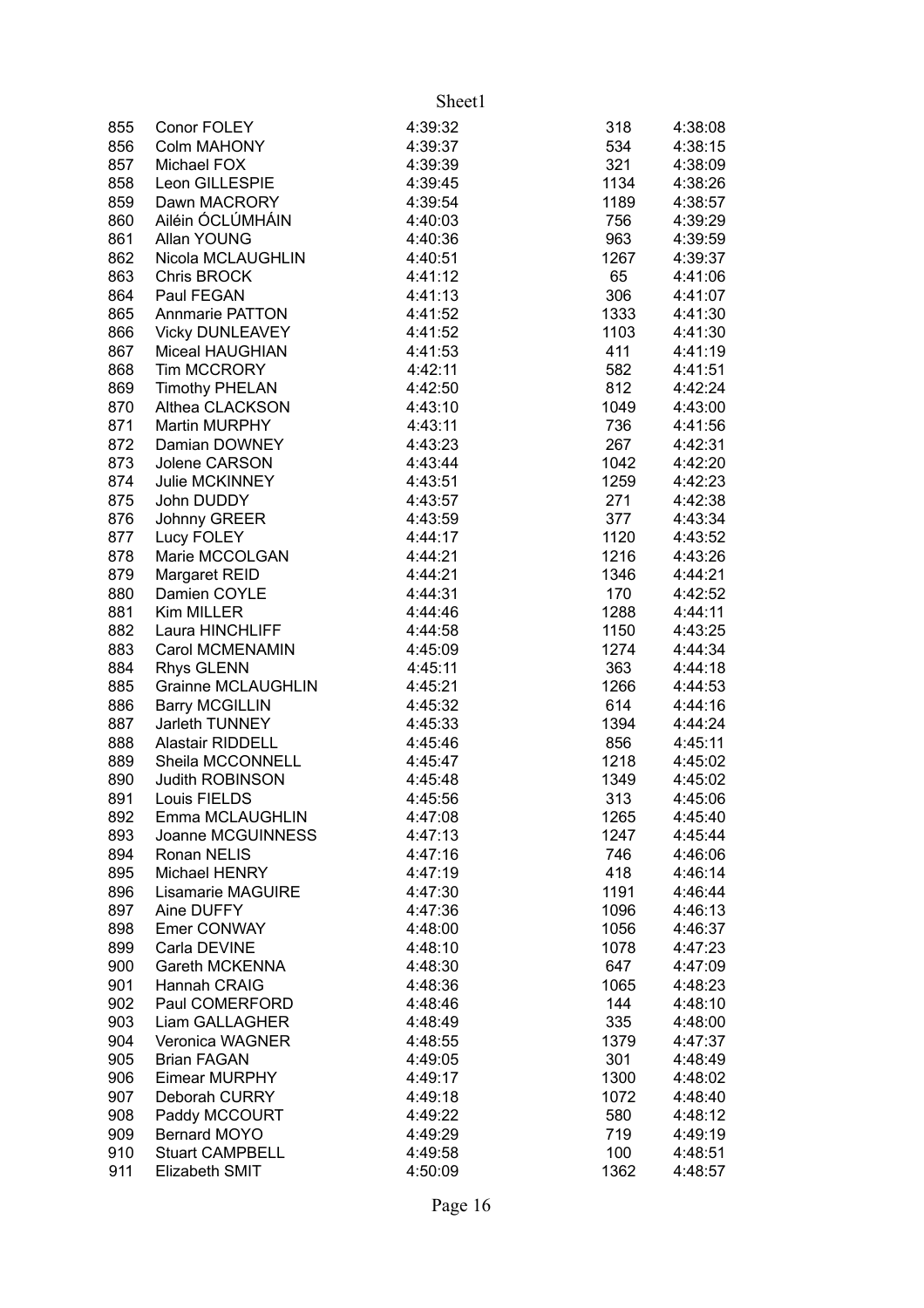|     |                            | Sheet1  |      |         |
|-----|----------------------------|---------|------|---------|
| 912 | Ashleen MCCAUL             | 4:50:26 | 1209 | 4:49:35 |
| 913 | Karen MCELROY              | 4:50:28 | 1227 | 4:49:05 |
| 914 | Mark GASKIN                | 4:50:33 | 347  | 4:49:31 |
| 915 | <b>Jim GALLAGHER</b>       | 4:50:44 | 330  | 4:50:01 |
| 916 | <b>Conor KEALEY</b>        | 4:50:58 | 456  | 4:49:36 |
| 917 | Ryan TOSH                  | 4:51:21 | 924  | 4:49:50 |
| 918 | <b>Claire LYNCH</b>        | 4:51:24 | 1185 | 4:50:01 |
| 919 | John DUGGAN                | 4:52:27 | 280  | 4:51:28 |
| 920 | Kerry ARCHIBALD            | 4:52:36 | 1005 | 4:51:05 |
| 921 | Ciaran SHIELS              | 4:52:39 | 884  | 4:51:46 |
| 922 | <b>Brian MCMONAGLE</b>     | 4:53:51 | 681  | 4:52:54 |
| 923 | Jo FENNESSY                | 4:53:58 | 1114 | 4:52:50 |
| 924 | Kealan OKANE               | 4:54:28 | 784  | 4:53:49 |
| 925 | <b>Gerard FAY</b>          | 4:54:33 | 303  | 4:53:45 |
| 926 | Jp GLENN                   | 4:54:49 | 362  | 4:53:57 |
| 927 | Roger BIGGS                | 4:54:49 | 41   | 4:53:14 |
| 928 | Gavin CURRAN               | 4:55:18 | 192  | 4:55:06 |
| 929 | Noella KIVLEHAN            | 4:55:21 | 1176 | 4:53:59 |
| 930 | Donna FRIEL                | 4:55:26 | 1122 | 4:54:52 |
| 931 | Ghadir SALEH YOUSEF KHAR(  | 4:55:36 | 1354 | 4:54:51 |
| 932 | Tariq SALIFTY              | 4:55:36 | 870  | 4:54:11 |
| 933 | Dawn DUFFY                 | 4:55:38 | 1099 | 4:55:08 |
| 934 | Martina LOCKE              | 4:55:42 | 1183 | 4:55:12 |
| 935 | <b>Jill HARVEY</b>         | 4:55:48 | 1141 | 4:55:25 |
| 936 | Geraldine MCKENNA          | 4:56:03 | 1255 | 4:54:30 |
| 937 | Marian FEENEY              | 4:56:49 | 1113 | 4:56:49 |
| 938 | <b>Attracta MCGLINCHEY</b> | 4:57:09 | 1241 | 4:56:21 |
| 939 | Darren MELLON              | 4:57:24 | 701  | 4:55:52 |
| 940 | Colm FLEMING               | 4:57:26 | 317  | 4:55:54 |
| 941 | <b>Chris GALLAGHER</b>     | 4:57:41 | 326  | 4:56:25 |
| 942 | Sarah QUINN                | 4:57:55 | 1343 | 4:56:50 |
| 943 | Hugo CARLIN                | 4:58:09 | 112  | 4:56:33 |
| 944 | Eugene SHEERIN             | 4:58:49 | 881  | 4:57:29 |
| 945 | <b>Brendy KING</b>         | 4:59:12 | 485  | 4:58:27 |
| 946 | Jacqui GIBSON              | 4:59:17 | 1129 | 4:57:49 |
| 947 | Ignatius OHAGAN            | 4:59:29 | 779  | 4:59:03 |
| 948 | Jayne HIGGINS              | 4:59:30 | 1148 | 4:59:03 |
| 949 | Paula McKIBBEN             | 4:59:51 | 1407 | 4:58:29 |
| 950 | <b>Glenn ADAIR</b>         | 5:00:08 | 22   | 4:58:48 |
| 951 | <b>Wendy STAFFORD</b>      | 5:00:21 | 1363 | 5:00:05 |
| 952 | Andy RALPH                 | 5:01:05 | 842  | 5:00:10 |
| 953 | Deirdre LAMBE              | 5:01:07 | 1179 | 4:59:53 |
| 954 | <b>Bronagh MCLAUGHLIN</b>  | 5:01:45 | 1262 | 5:01:07 |
| 955 | Natalie QUINN              | 5:01:45 | 1341 | 5:01:07 |
| 956 | Lena KEELEY                | 5:02:04 | 1163 | 5:01:18 |
| 956 | Jennifer PACKENHAM WALSH   | 5:02:04 | 1332 | 5:00:50 |
| 958 | Martin LILLEY              | 5:02:19 | 502  | 5:01:11 |
| 959 | Rebecca KYLE               | 5:02:28 | 1178 | 5:00:55 |
| 960 | Robby MCGOWAN              | 5:02:37 | 626  | 5:01:16 |
| 961 | Stephen THOMPSON           | 5:02:43 | 915  | 5:01:26 |
| 962 | Gwen CULLIMORE             | 5:02:43 | 1067 | 5:01:26 |
| 963 | Peter MCCARRON             | 5:02:56 | 566  | 5:01:21 |
| 964 | Paschal MCKENNA            | 5:03:40 | 648  | 5:02:29 |
| 965 | Thomas MCDONALD            | 5:03:55 | 595  | 5:03:30 |
| 966 | Joanne MILLAR              | 5:04:45 | 1286 | 5:04:11 |
| 967 | Joan SHINE                 | 5:05:08 | 1360 | 5:04:29 |
| 968 | Jennifer MCATEER           | 5:05:11 | 1200 | 5:03:48 |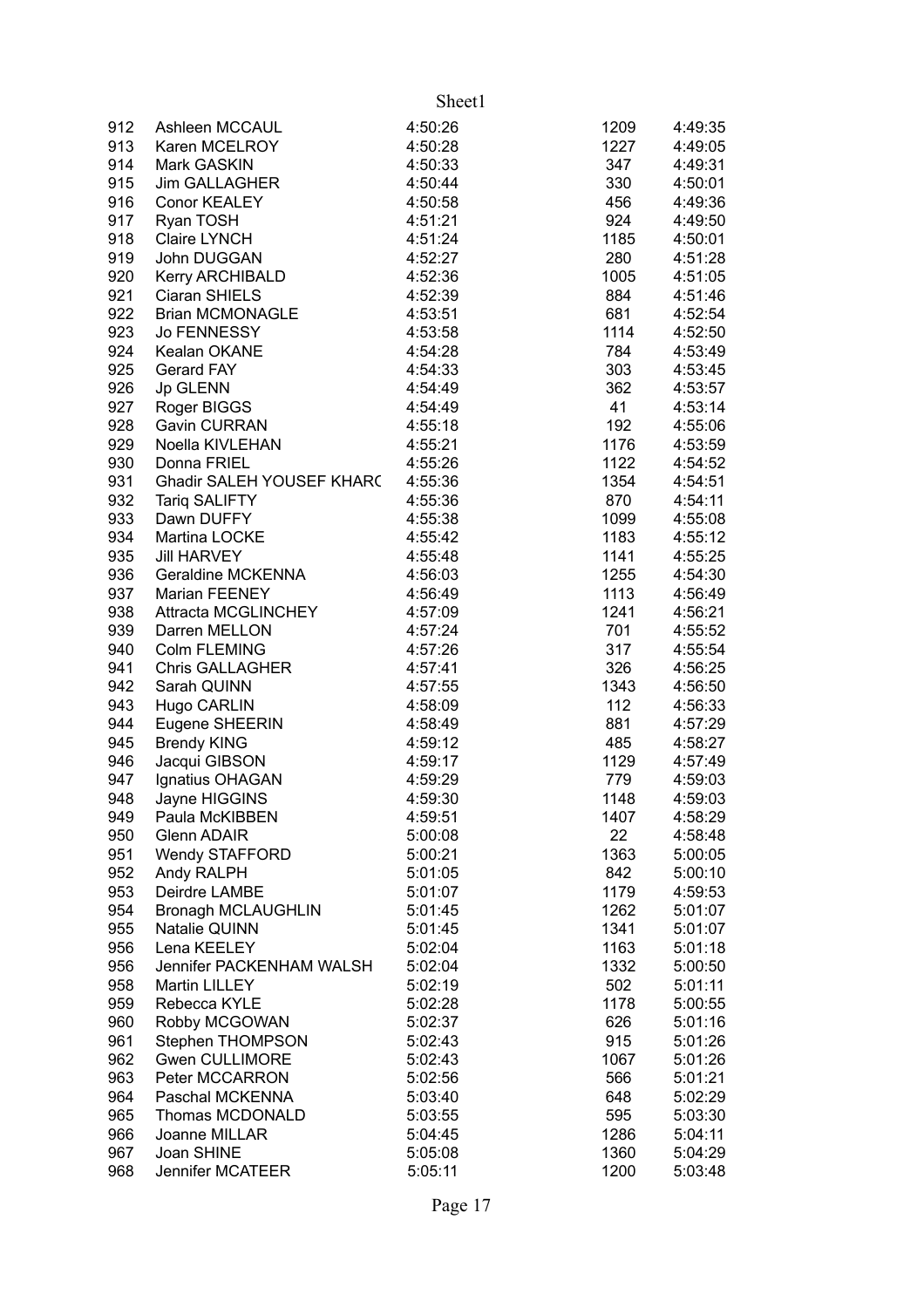|      |                          | Sheet1  |      |         |
|------|--------------------------|---------|------|---------|
| 969  | Sandra KERR              | 5:05:36 | 1171 | 5:05:36 |
| 970  | David KERR               | 5:05:36 | 477  | 5:05:36 |
| 971  | Mary REILLY              | 5:06:22 | 1347 | 5:05:35 |
| 972  | Tarlach Og OCROSAIN      | 5:06:52 | 761  | 5:06:47 |
| 973  | <b>Claire MCGILLIGAN</b> | 5:06:54 | 1233 | 5:06:18 |
| 974  | Kris DOHERTY             | 5:06:55 | 246  | 5:05:54 |
| 975  | Paul ONEILL              | 5:07:19 | 801  | 5:07:13 |
| 976  | <b>Timothy REDMOND</b>   | 5:07:21 | 847  | 5:07:15 |
| 977  | Laura MOORE              | 5:08:12 | 1292 | 5:06:44 |
| 978  | Paul MCCORRY             | 5:08:48 | 579  | 5:07:40 |
| 978  | Sonia MORGAN             | 5:08:48 | 1293 | 5:07:38 |
| 980  | <b>Gillian ABRAHAM</b>   | 5:08:48 | 1001 | 5:07:39 |
| 981  | Stephen QUIGLEY          | 5:08:59 | 835  | 5:07:41 |
| 982  | Padriag MCKEAG           | 5:09:01 | 642  | 5:08:11 |
| 983  | <b>Terry MCGOWAN</b>     | 5:10:28 | 627  | 5:10:22 |
| 984  | Salam K. T. IBRAHIM      | 5:10:44 | 443  | 5:09:59 |
| 985  | Diala I. I. ISID         | 5:10:52 | 1156 | 5:09:28 |
| 986  | Martin DOHERTY           | 5:11:16 | 249  | 5:10:40 |
| 987  | <b>Steven PEOPLES</b>    | 5:12:53 | 811  | 5:12:05 |
| 988  | Carol MCGLINCHEY         | 5:12:54 | 1238 | 5:12:04 |
| 989  | Philip MCAVOY            | 5:13:15 | 550  | 5:12:20 |
| 990  | <b>Tena GRIFFIN</b>      | 5:13:41 | 1135 | 5:12:30 |
| 991  | <b>Conor CUSACK</b>      | 5:13:41 | 195  | 5:12:30 |
| 992  | Philip ANDERSON          | 5:14:28 | 1396 | 5:12:59 |
| 993  | Nuala GROGAN             | 5:14:33 | 1408 | 5:13:04 |
| 994  | Paddy McPHILIPS          | 5:14:46 | 180  | 5:13:19 |
| 995  | Patsy CARLIN             | 5:15:15 | 113  | 5:13:38 |
| 996  | <b>Teece BRADLEY</b>     | 5:15:20 | 58   | 5:14:10 |
| 997  | Paddy MCFADDEN           | 5:15:21 | 606  | 5:14:11 |
| 998  | Damien McNULTY           | 5:15:20 | 1398 | 5:14:11 |
| 999  | Lucinda GIBSON-CARSON    | 5:15:24 | 1132 | 5:14:47 |
| 1000 | Paula Donaghy            | 5:16:00 | 9500 | 5:15:28 |
| 1001 | Deaglan MACBRIDE         | 5:16:17 | 522  | 5:14:58 |
| 1002 | Cecilia DEEHAN           | 5:20:04 | 1076 | 5:19:33 |
| 1003 | Janet OKANE              | 5:20:05 | 1320 | 5:19:34 |
| 1004 | <b>Anthony BARCLAY</b>   | 5:21:05 | 35   | 5:19:26 |
| 1005 | Vivien DAVIDSON          | 5:21:06 | 1075 | 5:19:26 |
| 1006 | Tom STAFFORD             | 5:22:40 | 896  | 5:22:36 |
| 1007 | Laila W. N. ALSHAER      | 5:23:02 | 1003 | 5:21:37 |
| 1008 | Joanne MCGLINCHEY        | 5:23:21 | 1239 | 5:22:42 |
| 1009 | <b>Bootsy FEARON</b>     | 5:23:49 | 304  | 5:23:49 |
| 1010 | Mr J CAMPBELL            | 5:23:50 | 98   | 5:22:43 |
| 1011 | <b>Bill DONNELLY</b>     | 5:23:50 | 262  | 5:22:42 |
| 1012 | Davy The Dog GAREY       | 5:23:50 | 344  | 5:22:38 |
| 1013 | Amanda MCVERRY           | 5:23:50 | 1279 | 5:22:43 |
| 1014 | <b>Betty CURRAN</b>      | 5:24:16 | 1071 | 5:24:05 |
| 1015 | Shiree DUNNE             | 5:24:55 | 1104 | 5:23:37 |
| 1016 | <b>Christopher DUNNE</b> | 5:24:56 | 289  | 5:23:38 |
| 1017 | <b>Annmarie SHIELS</b>   | 5:25:30 | 1359 | 5:23:58 |
| 1018 | Denise MCLAUGHLIN        | 5:25:40 | 1264 | 5:24:53 |
| 1019 | Malachy WHITE            | 5:26:58 | 949  | 5:26:07 |
| 1020 | Claire OCARROLL          | 5:27:00 | 1310 | 5:26:29 |
| 1021 | Fiona MCCULLAGH          | 5:27:00 | 1223 | 5:25:35 |
| 1022 | Siobhan BRADY            | 5:29:08 | 1026 | 5:27:56 |
| 1023 | Joanne CUNNINGHAM        | 5:29:16 | 1068 | 5:27:44 |
| 1024 | Sonya DUFFY              | 5:29:16 | 1102 | 5:27:44 |
| 1025 | Declan RAINEY            | 5:32:34 | 841  | 5:30:58 |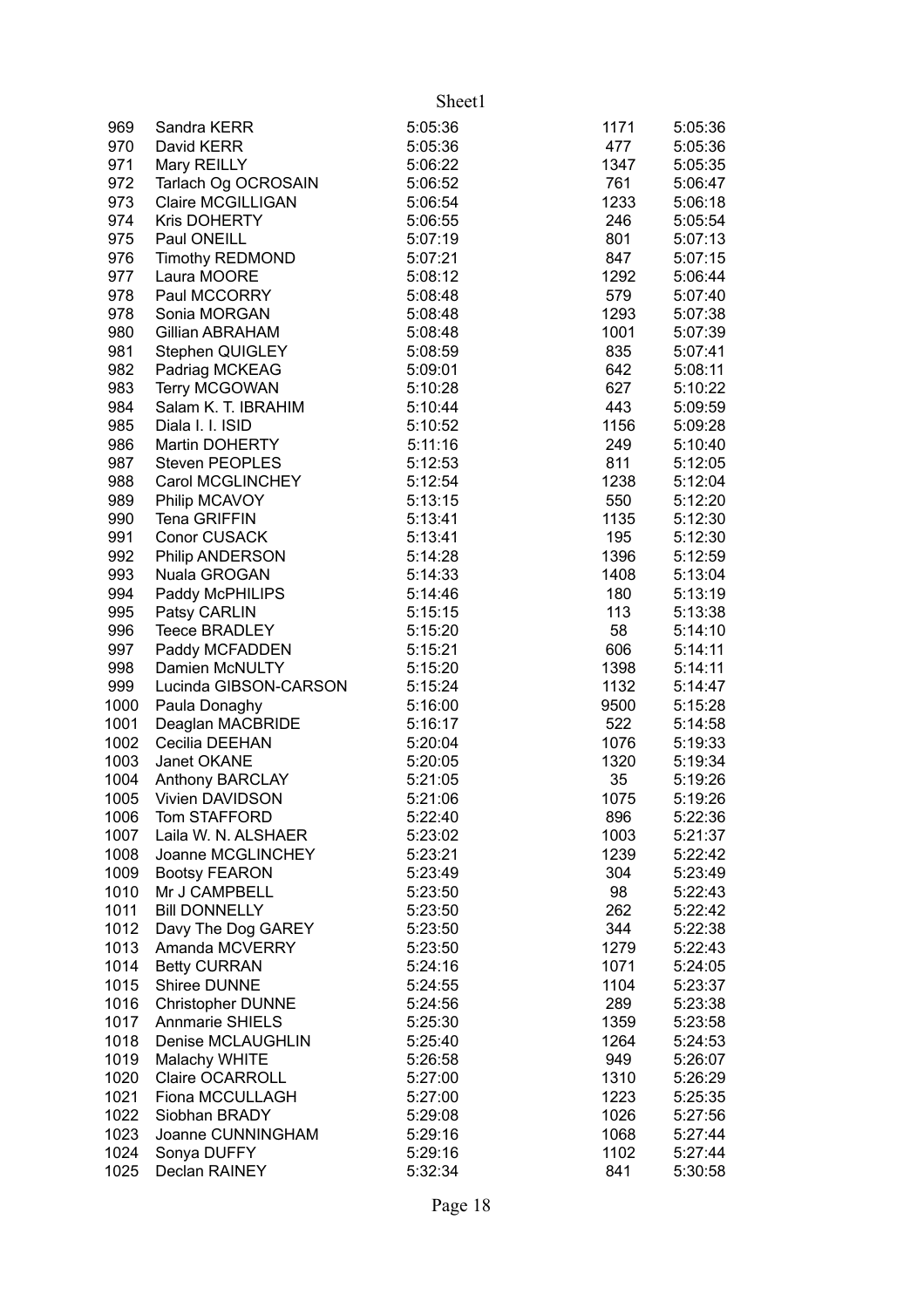|              |                               | Sheet1             |             |                    |
|--------------|-------------------------------|--------------------|-------------|--------------------|
| 1026         | Resha COLLINS                 | 5:32:48            | 1052        | 5:32:32            |
| 1027         | Frank GILLAM                  | 5:33:36            | 354         | 5:31:58            |
| 1028         | Sharon OSHAUGHNESSY           | 5:35:55            | 1329        | 5:34:41            |
| 1029         | Glenn OSHAUGHNESSY            | 5:35:55            | 805         | 5:34:42            |
| 1030         | Patricia MCMULLEN             | 5:38:31            | 1275        | 5:37:24            |
| 1031         | Joe GALLAGHER                 | 5:38:37            | 331         | 5:37:06            |
| 1031         | Lois LAUGHLIN                 | 5:39:44            | 1181        | 5:38:19            |
| 1033         | Nicola MCIVOR-HENRY           | 5:39:44            | 1252        | 5:38:19            |
| 1034         | Michelle MCGLINCHEY           | 5:40:32            | 1240        | 5:38:56            |
| 1035         | Karolanne DILLON              | 5:40:33            | 1082        | 5:38:57            |
| 1036         | <b>Tracey DOHERTY</b>         | 5:40:44            | 1090        | 5:39:08            |
| 1037         | Malachy DOYLE                 | 5:42:58            | 269         | 5:42:38            |
| 1038         | Michael MEYER                 | 5:44:00            | 704         | 5:42:52            |
| 1039         | Eimear HURLEY                 | 5:44:00            | 1154        | 5:43:05            |
| 1040         | Joanne DONNELLY               | 5:45:16            | 1091        | 5:44:02            |
| 1041         | Peter MORROW                  | 5:45:16            | 717         | 5:43:45            |
| 1042         | Emma CONNOR                   | 5:45:17            | 1055        | 5:44:00            |
| 1043         | <b>Martin DALY</b>            | 5:45:25            | 198         | 5:44:40            |
| 1044         | Korina CARSON                 | 5:45:25            | 1043        | 5:44:00            |
| 1045         | Kate MCAREE                   | 5:45:29            | 1198        | 5:43:55            |
| 1046         | John OMAHONY                  | 5:46:26            | 789         | 5:44:55            |
| 1047         | Pól MAC CONLEITREACH          | 5:47:55            | 520         | 5:47:03            |
| 1047         | Jacqueline HUGHES             | 5:49:08            | 1153        | 5:48:17            |
| 1049         | Collette OHAGAN               | 5:49:08            | 1318        | 5:48:17            |
| 1050         | <b>Elaine FULTON</b>          | 5:49:32            | 1123        | 5:47:59            |
| 1051         | Paulo MARGELINO               | 5:50:33            | 536         | 5:48:59            |
| 1052         | Hazel MARGELINO<br>Lisa WHYTE | 5:50:34            | 1192        | 5:49:00            |
| 1053<br>1054 | David MCGILLAN                | 5:50:41<br>5:51:58 | 1385<br>613 | 5:50:33<br>5:51:57 |
| 1055         | Dale ROBSON                   | 5:52:02            | 861         | 5:50:31            |
| 1056         | Elaine BLACK                  | 5:53:14            | 1017        | 5:52:36            |
| 1057         | Karen ARMSTRONG               | 5:56:00            | 1006        | 5:54:58            |
| 1058         | Sean OFARRELL                 | 5:59:16            | 774         | 5:57:48            |
| 1059         | Clare GROGAN                  | 6:00:09            | 1136        | 5:59:57            |
| 1060         | Larry MAGUIRE                 | 6:00:21            | 13          | 5:59:18            |
| 1061         | Linda RUDDY                   | 6:01:30            | 1353        | 6:00:35            |
| 1062         | <b>Brenda OKEEFFE MIERE</b>   | 6:01:37            | 1321        | 6:00:42            |
| 1063         | Andrea EGAN                   | 6:01:37            | 1108        | 6:00:41            |
| 1064         | <b>Seamus DORNAN</b>          | 6:01:38            | 263         | 6:00:07            |
| 1065         | <b>Clare SWEENEY</b>          | 6:03:05            | 1365        | 6:02:58            |
| 1066         | <b>Frank MARTIN</b>           | 6:04:59            | 538         | 6:04:03            |
| 1067         | Kevin ONEILL                  | 6:06:21            | 796         | 6:05:53            |
| 1067         | Shall DIVER                   | 6:08:58            | 228         | 6:07:52            |
| 1069         | Carla MCGINLEY                | 6:08:58            | 1235        | 6:08:25            |
| 1070         | <b>Grainne ONEILL</b>         | 6:09:08            | 1324        | 6:07:55            |
| 1071         | <b>Mairead CRABTREE</b>       | 6:11:30            | 1064        | 6:10:45            |
| 1072         | Fionnuala CRABTREE            | 6:11:30            | 1063        | 6:10:45            |
| 1073         | <b>Christine GALLAGHER</b>    | 6:15:35            | 1125        | 6:14:23            |
| 1074         | Deirdre OGORMAN               | 6:15:36            | 1317        | 6:14:23            |
| 1075         | <b>Hugh CAROLAN</b>           | 6:18:19            | 119         | 6:17:28            |
| 1076         | Emma-Jayne EARLS              | 6:18:22            | 1107        | 6:16:54            |
| 1077         | Robert SIMPSON                | 6:18:24            | 886         | 6:16:50            |
| 1078         | <b>Kevin MCCAFFERTY</b>       | 6:18:28            | 558         | 6:16:57            |
| 1079         | Ivan BLACK                    | 6:20:14            | 44          | 6:19:05            |
| 1080         | Lynden Benedict CHRISTIAN     | 6:25:08            | 130         | 6:24:46            |
| 1081         | Humphrey MOYNIHAN             | 6:25:54            | 718         | 6:25:00            |
| 1082         | Peter MCGLYNN                 | 6:25:55            | 622         | 6:25:01            |